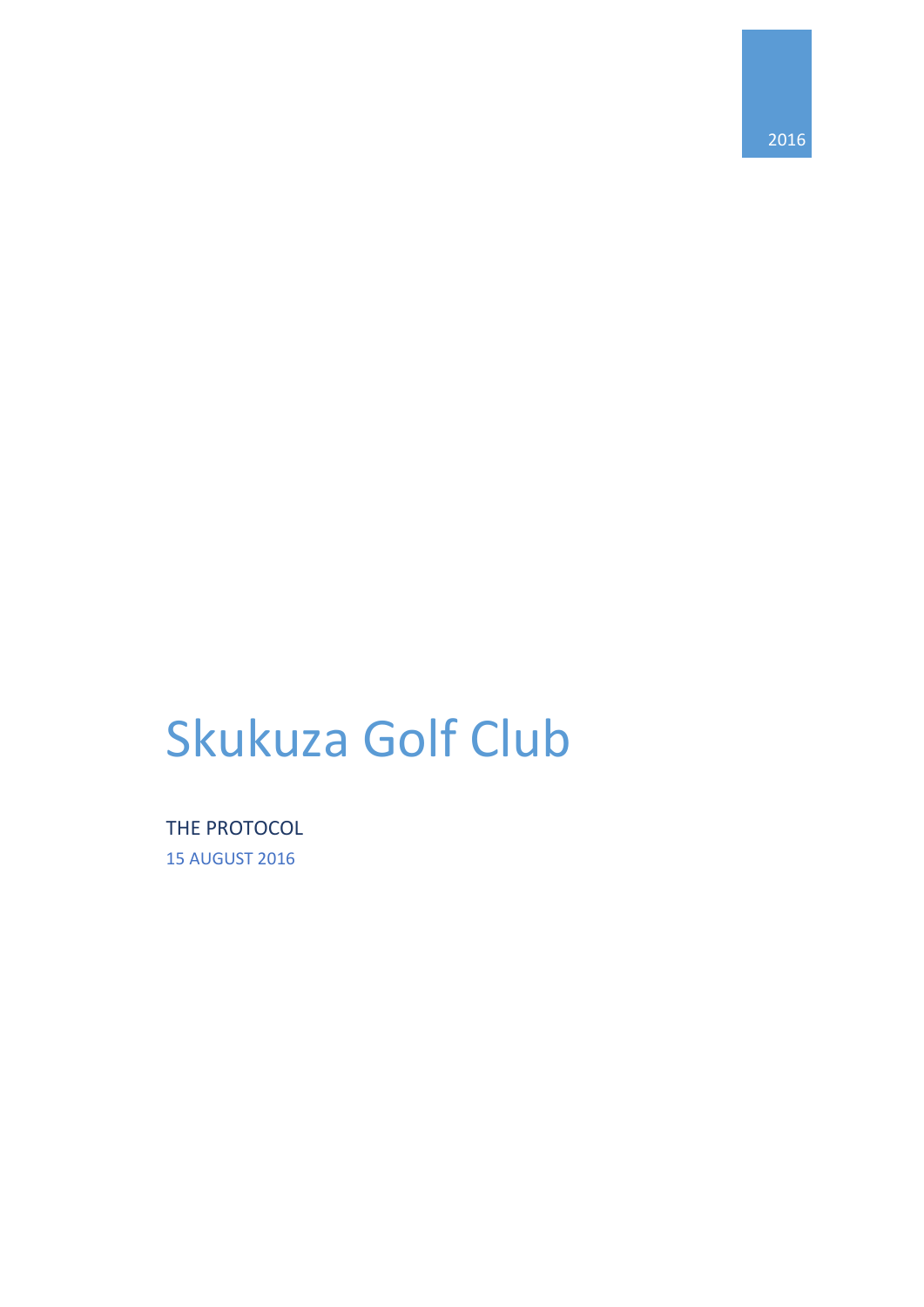## THE PROTOCOL

### 1. NAME

The name of the Club shall be "SKUKUZA GOLF CLUB" (hereinafter referred to as the "CLUB")

## 2. OBJECTIVES

The objects of this protocol is:

- 2.1 To confirm the conduct, traditions, rules and regulations of competitions, sponsor days, opportunities and trophies; and
- 2.2 To ensure a reasonable understanding around future awards and handovers.
- 2.3 This protocol, unless otherwise stated, overwrites all and any previous versions, whether official or unofficial.

### 3. CLUB CHAMPIONSHIP

The Lowveld Golf Association have made the decision that all clubs should host their Club Championship on the same LGA approved day. This is to avoid members, belonging to more than one club, to go on a trophy hunt. However, the LGA is aware that this might not be preferential to all clubs and any such club should notify the President of the Lowveld Golf Association of a new date the Club Championship will be played.

- 3.1 Players must enter the competition 48 hours prior to the championship start time approved by the Club Captain.
	- 3.1.1 Male/Female members older than 50 years, are automatically entered into the Veteran Championship. Refer to clause 3.6 for further explanation.
	- 3.1.2 Member's whose annual fees are not fully paid up within 48 hours of the club championship will not be allowed to enter the competition.
	- 3.1.3 Senior club championship is for male members 16 years and older
	- 3.1.4 Lady club championship is for female members 16 year and older
	- 3.15 Junior club championship is for male/female members younger than 16 years
- 3.2 The Club Championship is played over 36 holes for senior members, 36 holes for lady members, 36 holes for veteran members and 27 holes for junior players.
- 3.3 The format of the day for all entries will be **Medal** also known as **Stroke play** following the rules of the Royal and Ancient Golf Club of St Andrews and thus any ruling will be based on the rules applied by the said club.
- 3.4 The Club Captain is responsible to reconcile the player entries and draft the order of the field. It is the norm for the lowest handicaps to play together during the first 18 holes. Thereafter, players with the lowest gross score is entered together for the second 18 holes.
	- 3.4.1 It is the Club Captain's prerogative to decide which tee boxes are used on the day, however the first few 4-balls must play from the first tee box. In other words, groups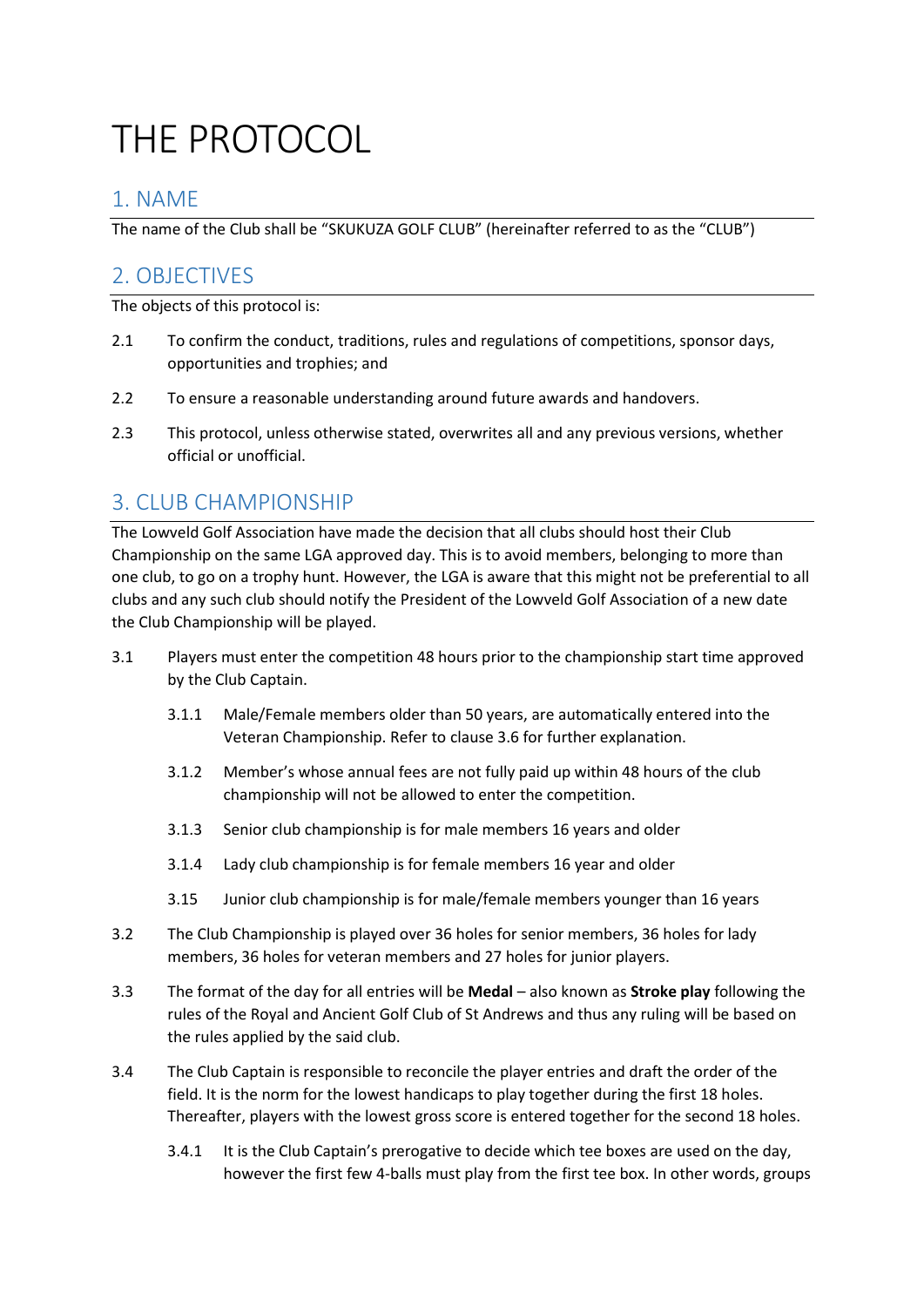with the lowest handicaps start on the first hole and groups with higher handicaps may start on the fourth hole.

- 3.5 The winner of the Seniors, Ladies and Juniors categories will be determined by the lowest total gross score over 36 and 27 holes respectively.
	- 3.5.1 Ladies compete for the Lady Club Championship
	- 3.5.2 Juniors may not compete in any of the other categories unless he/she turned 16 years in which case they fall in the Senior/Lady Category.
- 3.6 The winner of the Veteran category will be determined by the lowest total NETT score over 36 holes.
	- 3.6.1 In the event of a Veteran accumulating the lowest gross score over 36 holes for the championship, the said veteran will be withdrawn from the Veteran category and be awarded the Senior/Lady Club Championship trophy and prize.
	- 3.6.2 The runner up of the Veterans category will then be awarded the Veterans Championship.
- 3.7 In the case of a draw (in any of the categories), a sudden death medal play-off must take place on the same day starting on hole number 18; should there be a tie on hole 18, players will must onto hole no 1 and continue until a winner is determined. The player with the least amount of strokes on any given sudden death hole is deemed as the winner. In the event of more than 2 players played the sudden death round, players other than the winner, must continue the sudden death for the remaining positions.
	- 3.7.1 The Club Captain is the Rules Official and Decision Maker for any sudden death match. If the club captain is competing in the sudden death, the following order of stand-in captains will be followed: Chairman, Vice-Captain, Vice-Chairman, longest serving committee member. It is pre-empted that more than 6 committee members will not partake in a sudden death play-off.
	- 3.7.2 In the event of bad light (which only the Club Captain can decide), the match will be postponed to the following day but play over 18 holes with a medal format. The winner will be determined by the lowest gross for the day.
- 3.8 The handover of the Senior, Lady, Junior, Veteran and Roche trophies should be done by the wife/partner/mother of the previous year's Senior Mens Championship.
- 3.9 The rest of the trophies should be handed over by a lady chosen by the Chairman of the Club.
- 3.10 The winner of each of the categories must receive a Gold Medal.
- 3.11 The use of golf carts is strictly prohibited (for all players no matter the circumstances) unless a medical certificate is submitted no later than 48 hours before the start of the championship with the club captain.
- 3.12 Player and one partner is invited to the Prize Giving Dinner free of charge.
- 3.13 The course will be closed for ANY play/practice the day before club championship.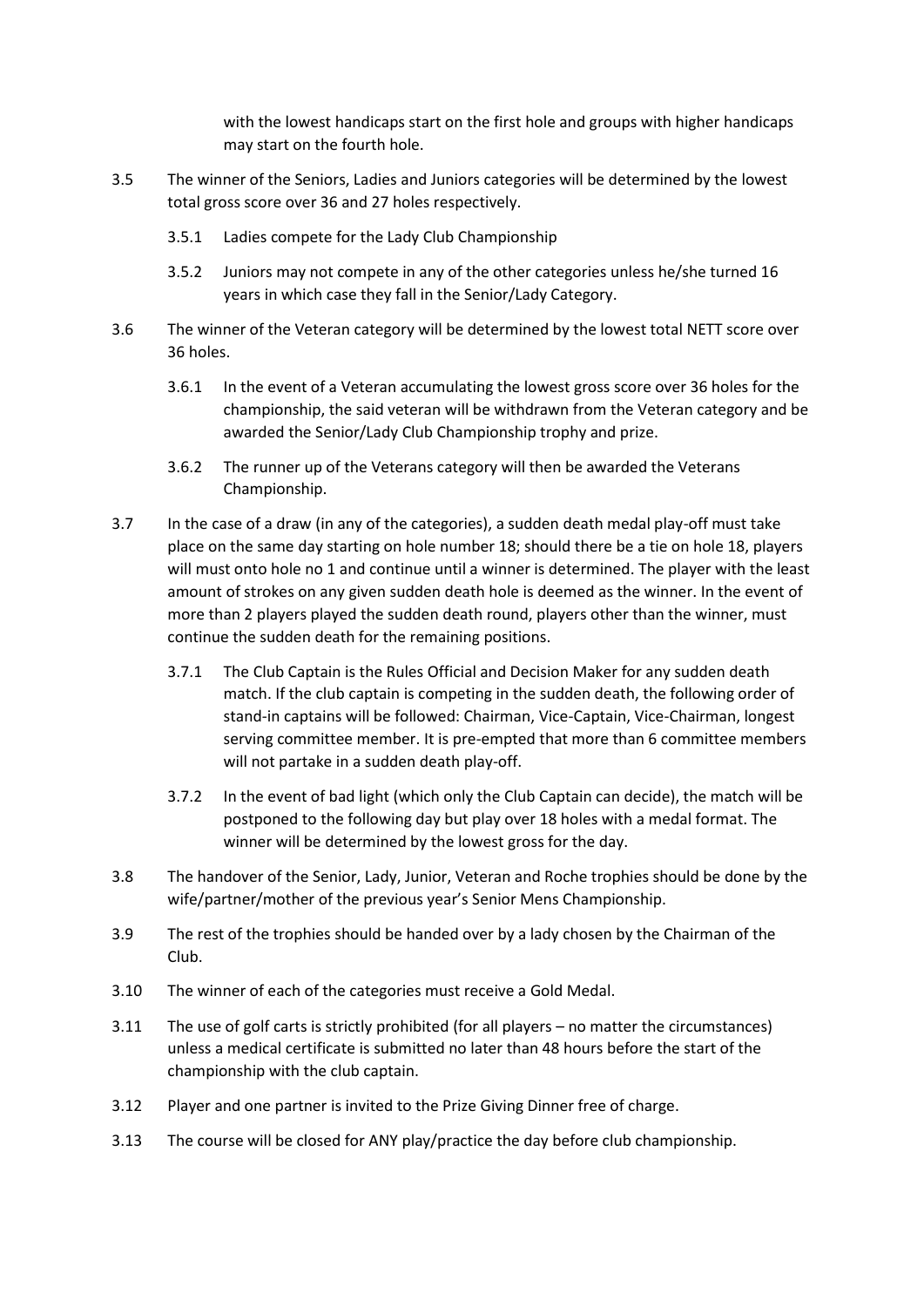| <b>Trophy Schedule with Rules and Regulations</b>                         |                                                                                                                                                                                                                                                                                                                 |  |  |
|---------------------------------------------------------------------------|-----------------------------------------------------------------------------------------------------------------------------------------------------------------------------------------------------------------------------------------------------------------------------------------------------------------|--|--|
| <b>Name of Trophy</b>                                                     | <b>Rules &amp; Regulations</b>                                                                                                                                                                                                                                                                                  |  |  |
| <b>Senior Men's Championship Trophy</b>                                   | Open for all male players qualifying as<br>$\bullet$<br>per the criteria in point 3.1<br>Winner is decided by the lowest total<br>$\bullet$<br>gross over 36 holes.<br>2 <sup>nd</sup> and 3 <sup>rd</sup> place is awarded a silver<br>$\bullet$<br>and bronze medal respectively                              |  |  |
| <b>Ladies Championship Trophy</b>                                         | Open for all female players qualifying<br>$\bullet$<br>as per the criteria in point 3.1<br>Winner is decided by the lowest total<br>$\bullet$<br>gross over 36 holes.<br>2 <sup>nd</sup> and 3 <sup>rd</sup> place is awarded a silver<br>and bronze medal respectively                                         |  |  |
| <b>Veteran Championship Trophy</b>                                        | Open for all male/female players<br>$\bullet$<br>qualifying as per the criteria in point<br>3.1<br>Winner is decided by the lowest total<br>Nett over 36 holes. Note point 3.6<br>2 <sup>nd</sup> and 3 <sup>rd</sup> place is awarded a silver<br>and bronze medal respectively                                |  |  |
| <b>Junior Championship Trophy</b>                                         | Open for all players younger than 16<br>$\bullet$<br>years.<br>Winner is determined by the lowest<br>٠<br>gross over 27 holes.<br>Juniors are allowed to play off the<br>٠<br>ladies' tee boxes.<br>2 <sup>nd</sup> and 3 <sup>rd</sup> place is awarded a silver<br>$\bullet$<br>and bronze medal respectively |  |  |
| <b>Roche Trophy</b>                                                       | Winner is determined by the lowest<br>$\bullet$<br>nett over the first 18 holes.<br>All qualifying players can compete for<br>this trophy                                                                                                                                                                       |  |  |
| The above trophies are deemed as the Top 5 trophies played for on the day |                                                                                                                                                                                                                                                                                                                 |  |  |
| <b>Agfa Trophy</b>                                                        | Winner is determined by the highest<br>Stableford points accumulated over the<br>first 18 holes.                                                                                                                                                                                                                |  |  |
| <b>Jersey Trophy</b>                                                      | Winner is determined by the lowest<br>$\bullet$<br>Nett score over 36 holes.                                                                                                                                                                                                                                    |  |  |
| <b>Golf Nut Trophy</b>                                                    | Winner is determined by the player<br>$\bullet$<br>with the highest gross score over 36<br>holes.                                                                                                                                                                                                               |  |  |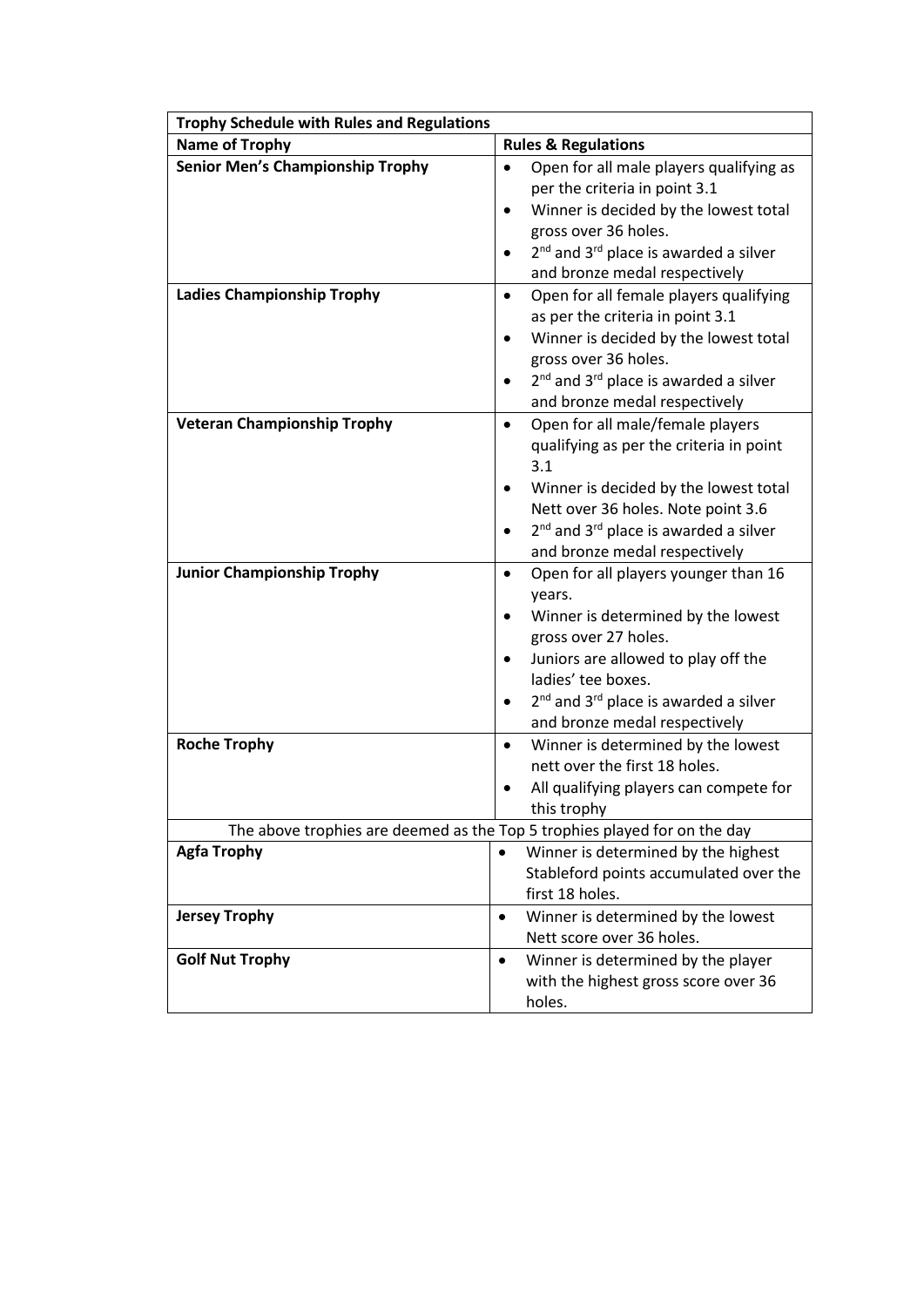## 4. ANNUAL COMPETITIONS

| The following trophies are awarded at the Club Championship prize giving. These are    |                                                                                                                                                                                                                                                                                                                                                                                                      |
|----------------------------------------------------------------------------------------|------------------------------------------------------------------------------------------------------------------------------------------------------------------------------------------------------------------------------------------------------------------------------------------------------------------------------------------------------------------------------------------------------|
| annual trophies and winners are determined throughout the year. The annual period each |                                                                                                                                                                                                                                                                                                                                                                                                      |
| year opens on the first day of March and closes on the last day of February.           |                                                                                                                                                                                                                                                                                                                                                                                                      |
| 4.1 Flight Section Trophy                                                              | Members must enter for this<br>1.<br>competition no later than 30 July each<br>year.                                                                                                                                                                                                                                                                                                                 |
|                                                                                        | The club captain will determine the first<br>2.<br>round of play by drawing of names. The<br>entries should be split in half with one<br>half the lowest handicaps and the other<br>the highest handicap. The captain must<br>draw one lower and one higher name<br>and this becomes the playing pair in<br>round one.                                                                               |
|                                                                                        | The competition is played over 9 holes<br>3.<br>on a medal match play format (high<br>handicap less low handicap = the player<br>with the high handicaps new handicap<br>for the match play. The lower handicap<br>will automatically become a scratch for<br>the game)                                                                                                                              |
|                                                                                        | The player at the top of the pair is<br>4.<br>responsible to arrange a suitable date<br>and time.                                                                                                                                                                                                                                                                                                    |
|                                                                                        | 5.<br>In the case of the game not being<br>played by the due date, and the captain<br>is not satisfied with the excuse, the<br>defaulting player is disqualified and<br>fined R250.00                                                                                                                                                                                                                |
| 4.2 Whyte Trophy                                                                       | Players losing the first round of the<br>1.<br>flight section goes through for this<br>trophy.                                                                                                                                                                                                                                                                                                       |
|                                                                                        | It is played on the same format as the<br>2.<br><b>Flight Section Trophy</b>                                                                                                                                                                                                                                                                                                                         |
|                                                                                        | The same rules and regulations count<br>3.<br>as per Flight Section Trophy                                                                                                                                                                                                                                                                                                                           |
| 4.3 "Lampies" Trophy                                                                   | Members enter as pairs for this<br>1.                                                                                                                                                                                                                                                                                                                                                                |
|                                                                                        | competition no later than 30 July each<br>year.<br>The club captain will determine the first<br>2.<br>round of play by drawing pairs without<br>prejudice. Players' handicaps are added<br>together to determine if it's high or<br>low. The entries should be split in half<br>with one half the lowest handicaps and<br>the other the highest handicap. The<br>captain must draw one lower and one |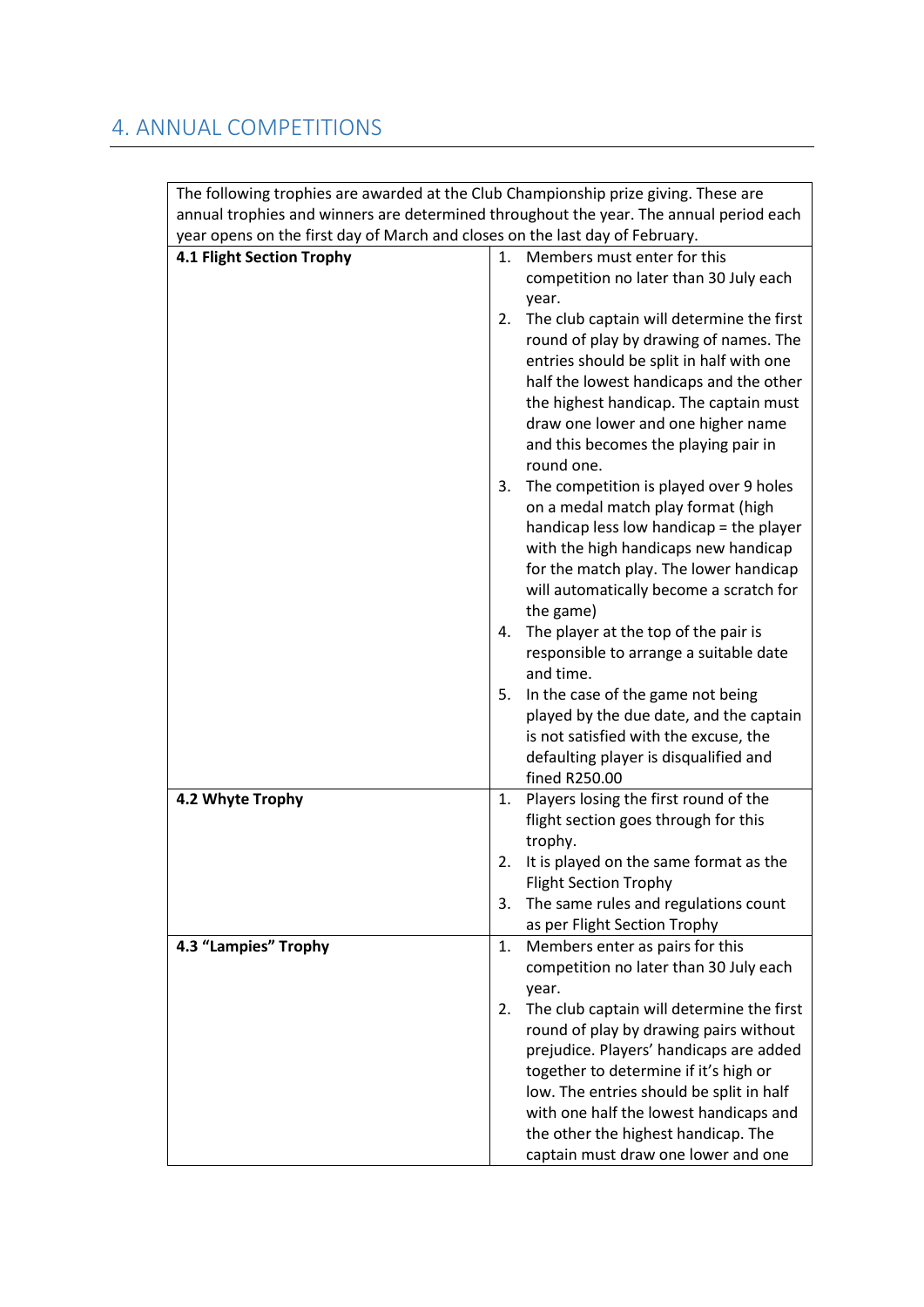|                          | higher pair and this becomes the<br>playing pair in round one.<br>The competition is played over 18 holes<br>3.<br>on a medal match play format (high<br>handicap less low handicap = the player<br>with the higher handicap's new<br>handicap for the match play. The lower<br>handicap will automatically become a<br>scratch for the game)<br>The pair at the top of the game is<br>4.<br>responsible to arrange a suitable date<br>and time.<br>5.<br>In the case of the game not being<br>played by the due date, and the captain<br>is not satisfied with the excuse, the<br>defaulting team is disqualified and<br>fined R500.00<br>In case one player of a pair pulls out,<br>6.<br>the playing pair automatically forfeits |
|--------------------------|-------------------------------------------------------------------------------------------------------------------------------------------------------------------------------------------------------------------------------------------------------------------------------------------------------------------------------------------------------------------------------------------------------------------------------------------------------------------------------------------------------------------------------------------------------------------------------------------------------------------------------------------------------------------------------------------------------------------------------------|
|                          | the game without any default.                                                                                                                                                                                                                                                                                                                                                                                                                                                                                                                                                                                                                                                                                                       |
| 4.4 Most improved player | The Pro Shop must keep record of all<br>1.<br>players' handicaps from the 1 <sup>st</sup> March<br>to the last day in February.<br>Winner will be determined by the most<br>2.<br>shots on his/her handicap dropped.<br>Members joining throughout the year<br>3.<br>can also be entered for this trophy<br>provided he/she has been a member                                                                                                                                                                                                                                                                                                                                                                                       |
|                          | for more than 3 months.<br>In case of a draw, the player with the<br>4.<br>lowest handicap on the day of the club<br>championship is awarded the trophy<br>Should there still be a draw, the player<br>5.<br>that reached the lowest handicap first,<br>is awarded the trophy.                                                                                                                                                                                                                                                                                                                                                                                                                                                      |
| 4.5 Lake Panic Trophy    | Winner is determined by the most 2-<br>1.<br>clubs on $2/11$ and $9/18$ (total) from 1<br>March to the last day of February.<br>In case of a draw, the player with the<br>2.                                                                                                                                                                                                                                                                                                                                                                                                                                                                                                                                                        |
|                          | most on number 2/11 will be awarded<br>the trophy.                                                                                                                                                                                                                                                                                                                                                                                                                                                                                                                                                                                                                                                                                  |
| 4.6 Champion Trophy      | Winner is determined by the player<br>1.<br>with the most accumulated winning<br>points over Saturday and Public Holiday<br>competitions. 1 <sup>st</sup> place is awarded 3<br>points, 2 <sup>nd</sup> place awarded 2 points and<br>3 <sup>rd</sup> awarded 1 point. Player with the<br>most points is awarded this trophy.<br>In case of a draw, the player that won<br>2.<br>the last match is awarded the trophy.                                                                                                                                                                                                                                                                                                              |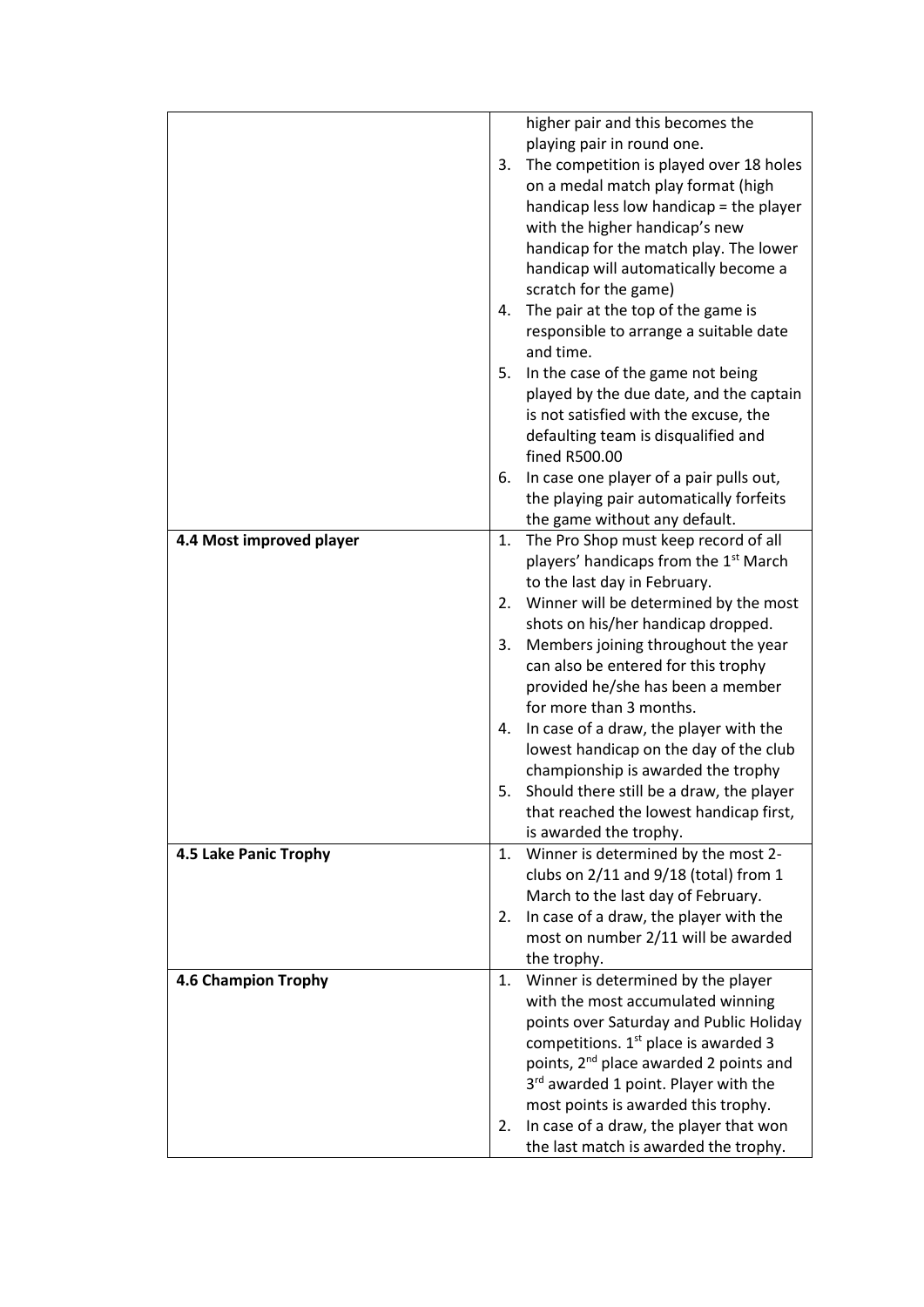The club appreciates the history of the golf course and its competitions; but some trophies are no longer an interest for our members, such as the Ecclectic Trophy (sponsored by unknown individual/s) and Coran Marma Trophy (sponsored by Neels and Tina van Niekerk).

## 5. JOKE OF THE LOWVELD

- 5.1 This tournament includes 8 competitions played over 4 days, which normally starts on the first Wednesday of May (this might change in future). Each competition has its own sponsor that is responsible for a sponsor fee and prizes for  $1^{st}$  to  $5^{th}$  place, longest drive and 2 x nearest to pins. More prizes and Most Golf prize is optional.
- 5.2 Sponsors will be given the following privileges and such is included in the sponsor fee (per field sponsored and the fee will be revised annually):
	- Full marketing anywhere on the course (including the clubhouse) from the tee-off time until finish of the sponsored field. (e.g. 06h30 to 12h00 and 12h00 to 17h30, plus marketing at prize giving of the particular sponsored day)
	- Optional use of No 5. Halfway house
	- One complimentary 4-ball entry with 2 golf carts
- 5.3 The format for all Joke competitions will be Individual Stableford, should a sponsor request any other format, he/she should allow at least 4 weeks' notice to provide players the opportunity to make the necessary arrangements.
- 5.4 Players with an official handicap, that is obtained from SAGA, will be allowed to play off that handicap even if it is more than the stipulated maximums in 5.4.1, 5.4.2 and 5.4.3. Players without an official handicap will be allowed a maximum of:
	- 5.4.1 Senior Men maximum 18 handicap
	- 5.4.2 Veteran Men maximum 24 handicap
	- 5.4.3 Ladies and Juniors (younger than 16 years) maximum 28 handicap
- 5.5 Skukuza Golf Club does not have Veteran tee-boxes and therefor do not allow forward play (regardless of age).
- 5.6 In light of the fact that we have had problems pertaining to cancellations, the following cancellation policy will be implemented for visiting golfers:
	- 5.6.1 No refund will be processed for any cancellation after 1 February each year.
	- 5.6.2 All other cancellations will be refunded within 30 days.
- 5.7 In light of the fact that we have had problems pertaining to cancellations, the following cancellation policy will be implemented for MEMBER golfers:
	- 5.7.1 No refund will be processed for any cancellation after 12h00 the Monday before the Joke tournament.
	- 5.7.2 All other cancellations will be refunded within 30 days.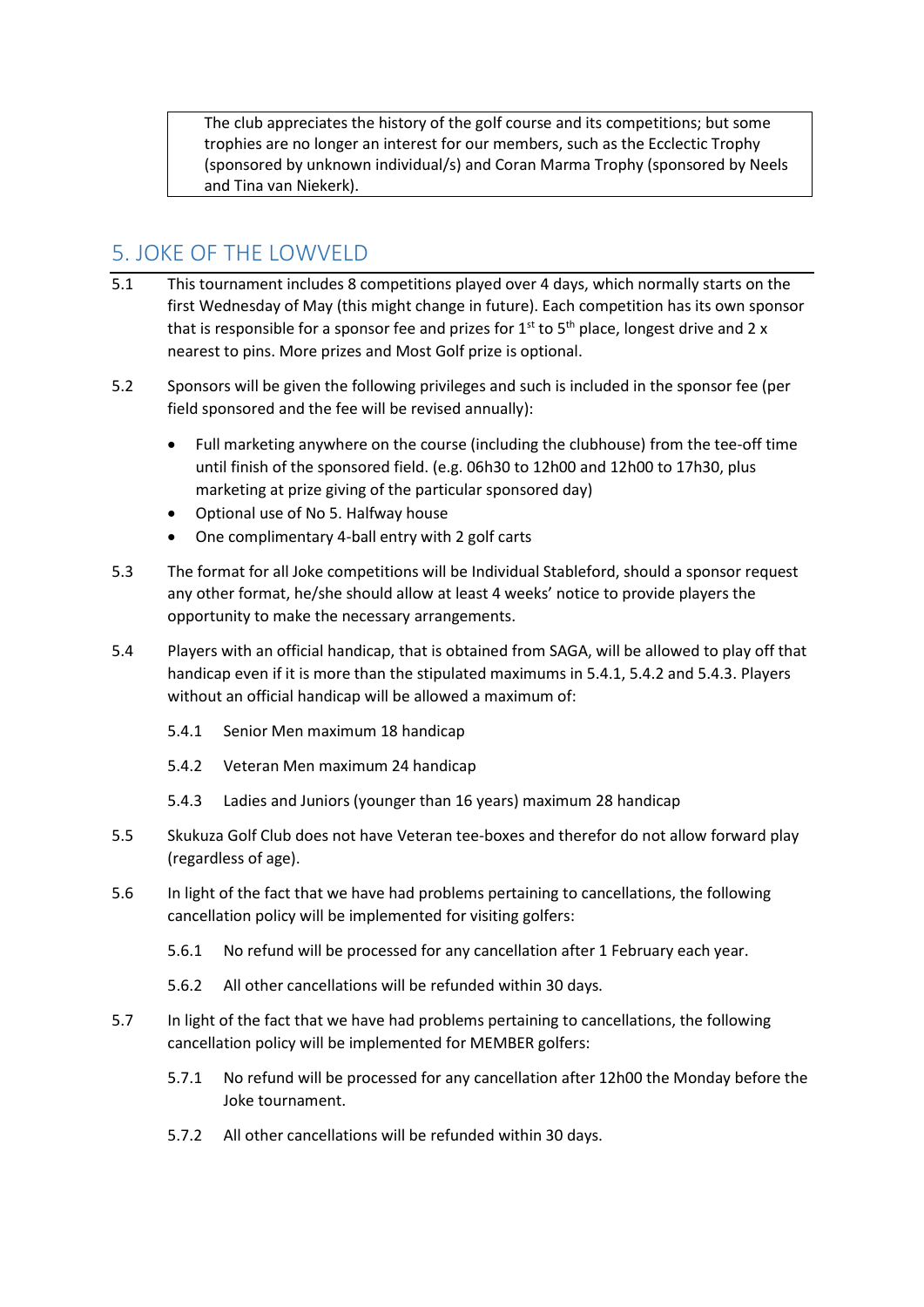- 5.8 In order to confirm your slot in any of the competitions, we require 100% payment thereof by 12h00 the Monday before the start of the Joke.
- 5.9 Junior (younger than 16 years) participation in the Joke will be limited to 4 players on the Saturday morning of the Joke.
	- 5.9.1 The slots for these players will be based on first come first served.
	- 5.9.2 These players will not be permitted to play in the same four-ball and the Club Captain will ensure a senior player is allocated a junior.
	- 5.9.3 Juniors (younger than 16) must play from the ladies' tee box with a handicap defined in clause 5.4
	- 5.9.4 Juniors will compete in their own competition and will not be eligible for a trophy.
	- 5.9.5 It is the Club's responsibility to arrange for a prize specifically for the Junior Competition.
- 5.10 The Club will envisage that a member is allocated a competition to act as the course marshal for the field. Such a course marshal may not play as it is his/her prerogative to ensure speed of play as well as assist with ruling on the course.
	- 5.10.1 In order to speed up play even further, Skukuza Golf Club will apply the Nomad Rule on number 9/18. Nomad rule is to allow players on the tee box to tee-off before players on the green continue putting.
- 5.11 Depending on the demand for the Saturday competitions, the club captain may implement the following (affected players will be notified before the start of the Joke or by no later than 48 hours of the affected move):
	- 5.11.2 Members with handicaps higher than 18 will not be allowed to participate
	- 5.11.3 Members may be shifted from AM to PM and vice versa to accommodate sponsor and regular players
	- 5.11.4 It remains the club captain's prerogative to ensure a successful Joke and thus any ruling he/she would like to implement will be accepted as a local rule.
- 5.12 No player may receive more than one trophy during a tournament but may receive the  $1<sup>st</sup>$ prize for the relevant field. The runner-up receives the trophy with the 2<sup>nd</sup> place prize.
- 5.13 The Club Captain will recalculate the handicaps of every player from position 1 to 5 for every field. The handicap of a player will be cut by using the following criteria:
	- 5.13.1 Player can only be cut if in position 1 to 5 of a field.
	- 5.13.2 For the purpose of clarity; "cut" means to subtract the penalty shots from a players' official handicap.
	- 5.13.3 A player will be cut by one shot for every point scored above 36 points. (e.g. if 42 points scored, he/she will be cut by 6 shots)
	- 5.13.4 Should a player be in the top 3 again and after being cut previously, his/her handicap will be cut even further using the above formula, but should they be in position 4 or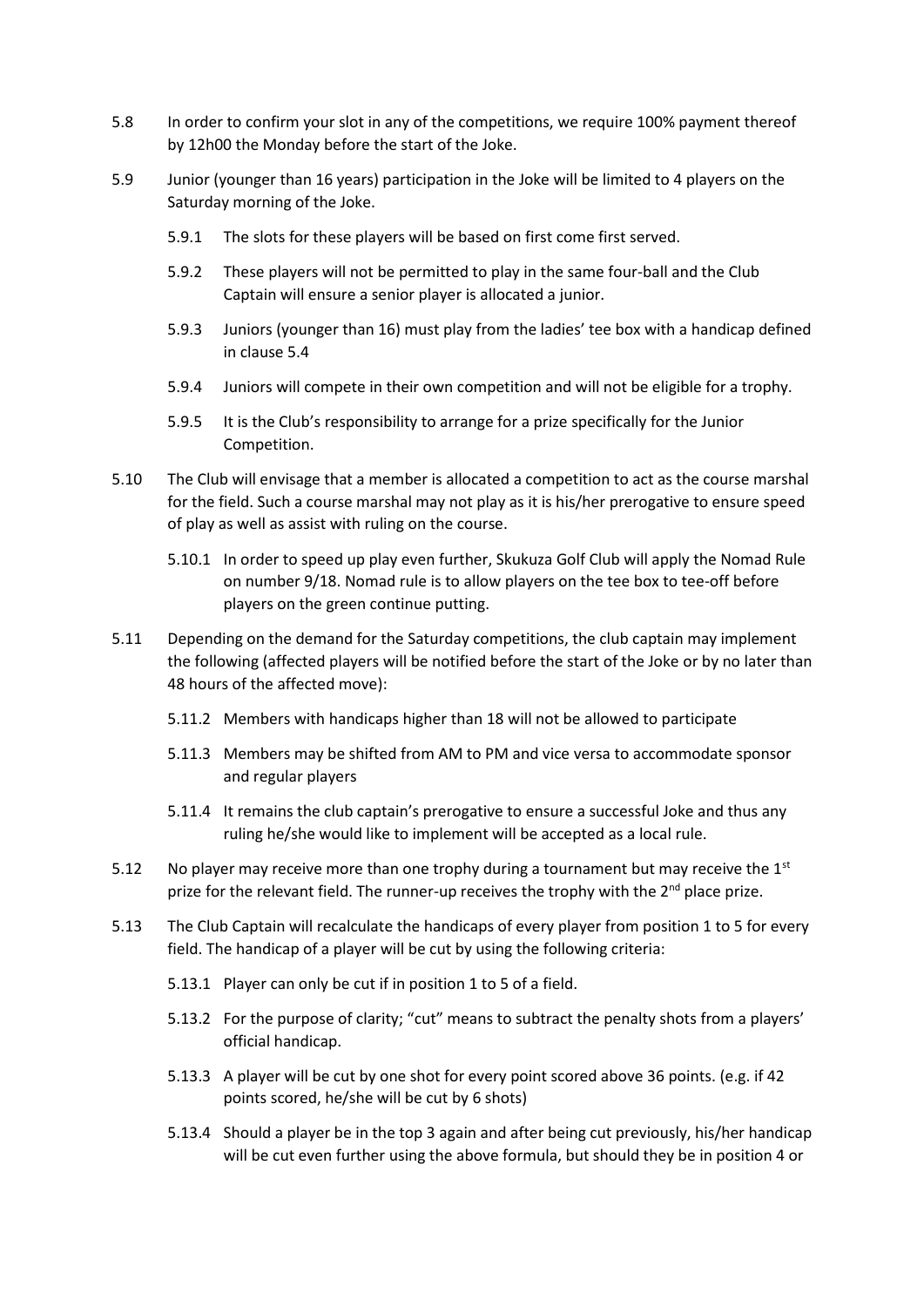5 the handicap will not be cut further. This is to still allow a good performing player a chance to win prizes for the remainder of the Joke.

- 5.13.5 A cut handicap will be the revised handicap for a player for any remaining competitions of the Joke.
- 5.14 Scorecards must be completed in full, the Club Captain has the right to disqualify any incorrectly filled scorecard.

#### 6. SPRING TROPHY

This competition takes place during September or October each year. In recent years, it has become the norm to play the competition on 24 September (Public Holiday – Heritage Day).

The competition is played over 18 holes on a Point Stableford basis. Players would play from a scratch handicap and add their official handicap at the end of the round. To keep it open and to provide every player a fair chance of winning, the maximum handicap for men is 24, ladies 28 and juniors 28.

The player dressed the most colorful for the competition, will receive 3 logo golf balls from the club; other prizes will depend on the number of participants (refer clause 14).

Traditionally the club will provide a light dinner for the player and spouse, free of charge.

## 7. SKUKUZA VS WATERKLOOF (PRESIDENSIE)

This is a competition between Skukuza Golf Club and Waterkloof Golf Club that is played rotationally in a year. Normally the first Saturday of February, Waterkloof Golf Club will host players and the third weekend in September Skukuza Golf Club will host players (this was changed from the first weekend in August to accommodate the Pretoria players in terms of accommodation).

The representative from each club is responsible to make all the arrangements for the golf at their respective clubs, which includes the pairing of 4-balls and dinner arrangements.

The Green Fees will be that off Waterkloof Golf Club's member rates for both games and all players. The competition is a Betterball Stableford (one score to count) format and the representatives must decide (before each game starts) how many cards will count towards the total score.

Representatives may choose any player for their team provided they can be linked to one of the respective clubs.

Traditionally, the chairman of each club acts as the representative, but he/she may assign the duties to any committee member.

#### 8. UBOMBO RANCHES

The competition is played on an individual Stableford basis. The club captains decide how many scorecards would count towards the winner on the day. Adding up all the scores determines the winner for each team.

#### 9. HOLE-IN-ONE

All players', that scored a hole-in-one, name will be placed on the board at the clubhouse.A player that scored a Hole-in-One on any of our official club holes, must have been accompanied by an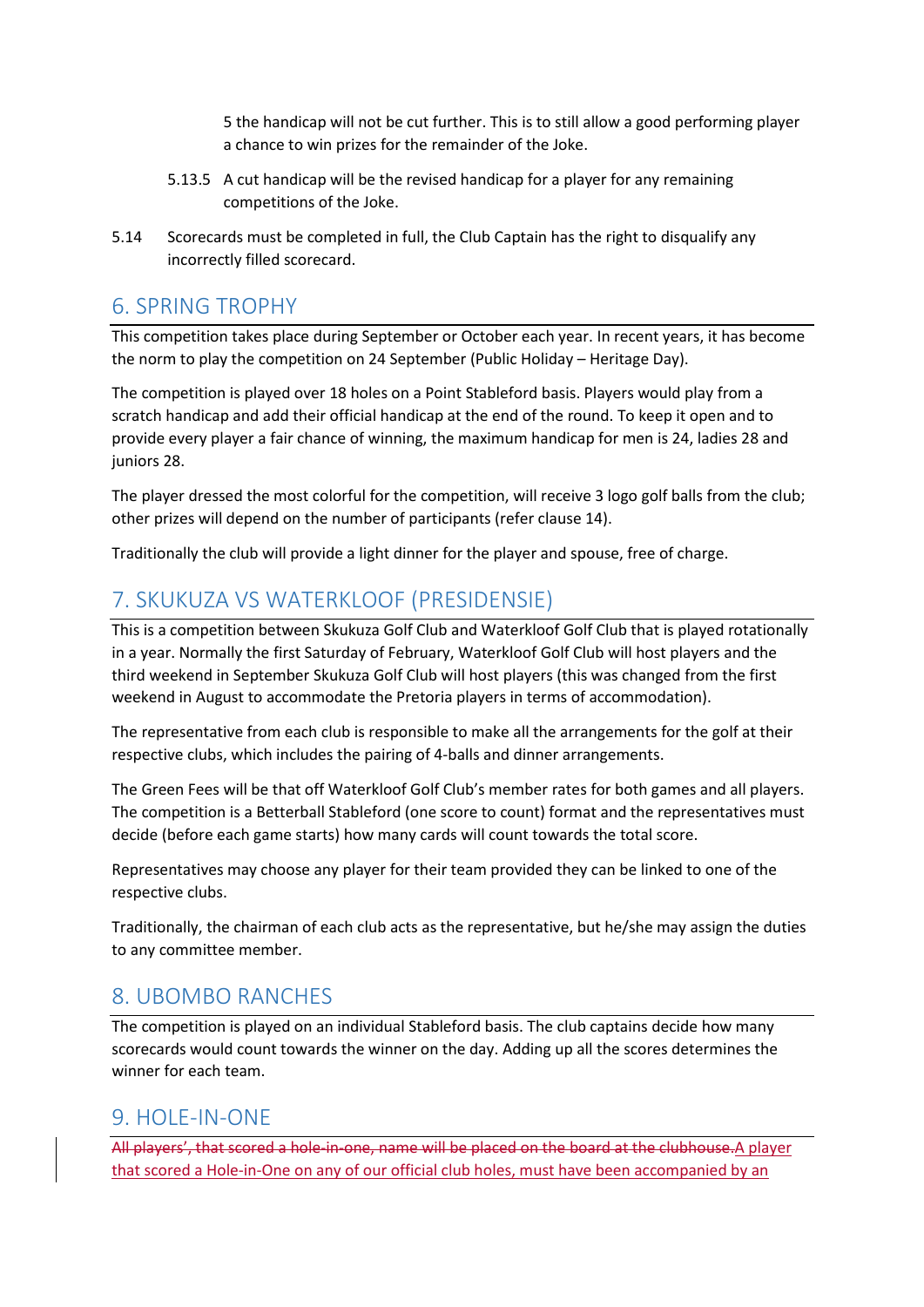affiliated golfer who can sign-off in the hole-in-one scored. The Club will give each player 12 Skukuza Logo golf balls and ensure the necessary associations are notified in writing.

#### 10. MONTHLY MUG

This competition is played on a monthly basis over 18 holes. Due to sponsor days, it might not be possible for a Monthly Mug to be played each month, but 12 competitions should be played before the last day of February each year (from 1 March previous year).

The format is medal (stroke play) but the winner is determined by the lowest net score. The winner receives a Mug (with the month and year printed on) plus a prize.

Traditionally, if a player wins the mug for the first time, the captain would pour a drink (whether alcoholic or non) for the winner to down.

The Club Captain is responsible to arrange for a sponsor to provide prizes for each mug  $(1^{st}$  to  $3^{rd})$ . The club will pay for the Points Stableford prizes ( $1^{st}$  to  $3^{rd}$ , 2clubs and most golf – highest nett).

Scorecards must be completed in full before handed to the captain. Incomplete scorecards will be disqualified. Prize giving will be 15 mins after the last player finished his/her game, cut-off time for completing your round is 4.5 hours from start of play or 18h00 (whichever comes first).

#### 11. CLUBHOUSE BELLS

The unnecessary ring of any of the Clubhouse bells will result in a R10 fine that will be loaded on the Captain's fund in the Pro Shop.

The "Klokkedil" may only be used by a committee member during unforeseen circumstances such as, lightning or play must be stopped for any other reason.

#### 12. COMMITTEE COMMUNICATIONS AND REPORTS

12.1 Purpose

- 12.1.1 The Club seeks to enhance the golfing experience of members and guests through pro-active communication.
- 12.1.2 Communication focuses on pro-actively informing members and guests of rules of the game, upcoming competitions, upcoming meetings, local rulings and any other general matter.
- 12.2 Committee Communications
	- 12.2.1 Committee members will make use of three primary means of communication: text messaging (either whatsaap or sms), email and telephonic for day to day decisions and communication.
	- 12.2.2 The Pro-Shop Manager will on a monthly basis print text messaging and file as records of Committee communications.
	- 12.2.3 Only tactical and operational decisions will take place via messaging, email or telephonic communications.
	- 12.2.4 Strategic and major financial (>R5000) decisions will need to be made at a Committee Meeting.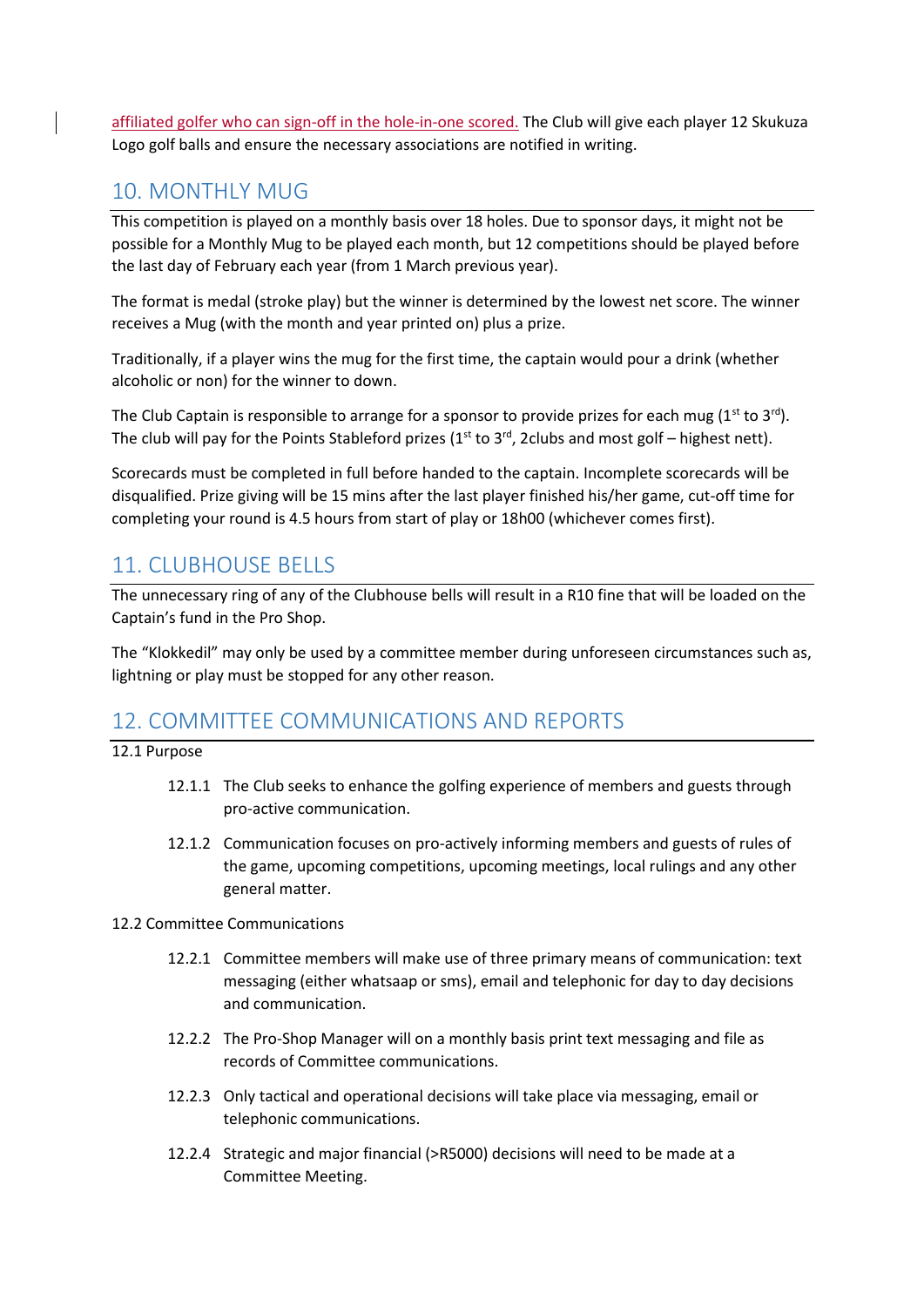- 12.2.5 Such decisions will be recorded and the minutes of a Committee Meeting distributed within one week of such meeting.
- 12.3 Communications with Members
	- 12.3.1 Communication with members will be through four primary means: an email distribution list, a weekly newsletter, a facebook page and a website.
	- 12.3.2 Members can also communicate with the Proshop or any committee member at any time concerning tactical and operational matters.
	- 12.3.3 Strategic matters such as disciplinary actions and complaints need to be in formal writing addressed to the chairman.
	- 12.3.4 The ProShop Manager will manage the facebook and websites and specifically update events, local rules and arrangements.
	- 12.3.5 Facebook and website updates as well as the Newsletter distribution will take place each week on Thursday Morning.

12.4 Communications with other stakeholders

- 12.4.1 The Committee co-opts SANPArks representatives and any other representatives when necessary to participate in committee meetings.
- 12.4.2 Communication with such co-opted members will be via email and telephonic outside formal set meetings.
- 12.4.3 Communication with guests and the general public will be via direct enquiries as well as the Club's facebook and website.

#### 13. MEMBER NEWSLETTER

We will envisage to have a template for the newsletter than can be converted into PDF and sent via email, uploaded to facebook and uploaded on the website.

The main discussion categories will be set as follows:

- 1. Captains Chat The Club Captain is responsible to ensure the Pro Shop has information for this part
- 2. Contact Details Including links to email address, facebook page and website.
- 3. Highlight of the week
- 4. Birthday announcements
- 5. Wednesday/Saturday/Other results
- 6. Upcoming events

#### 14. SATURDAY/PUBLIC HOLIDAY CLUB COMPETITIONS

The Club Captain shall have the decision of the format that is played on these days.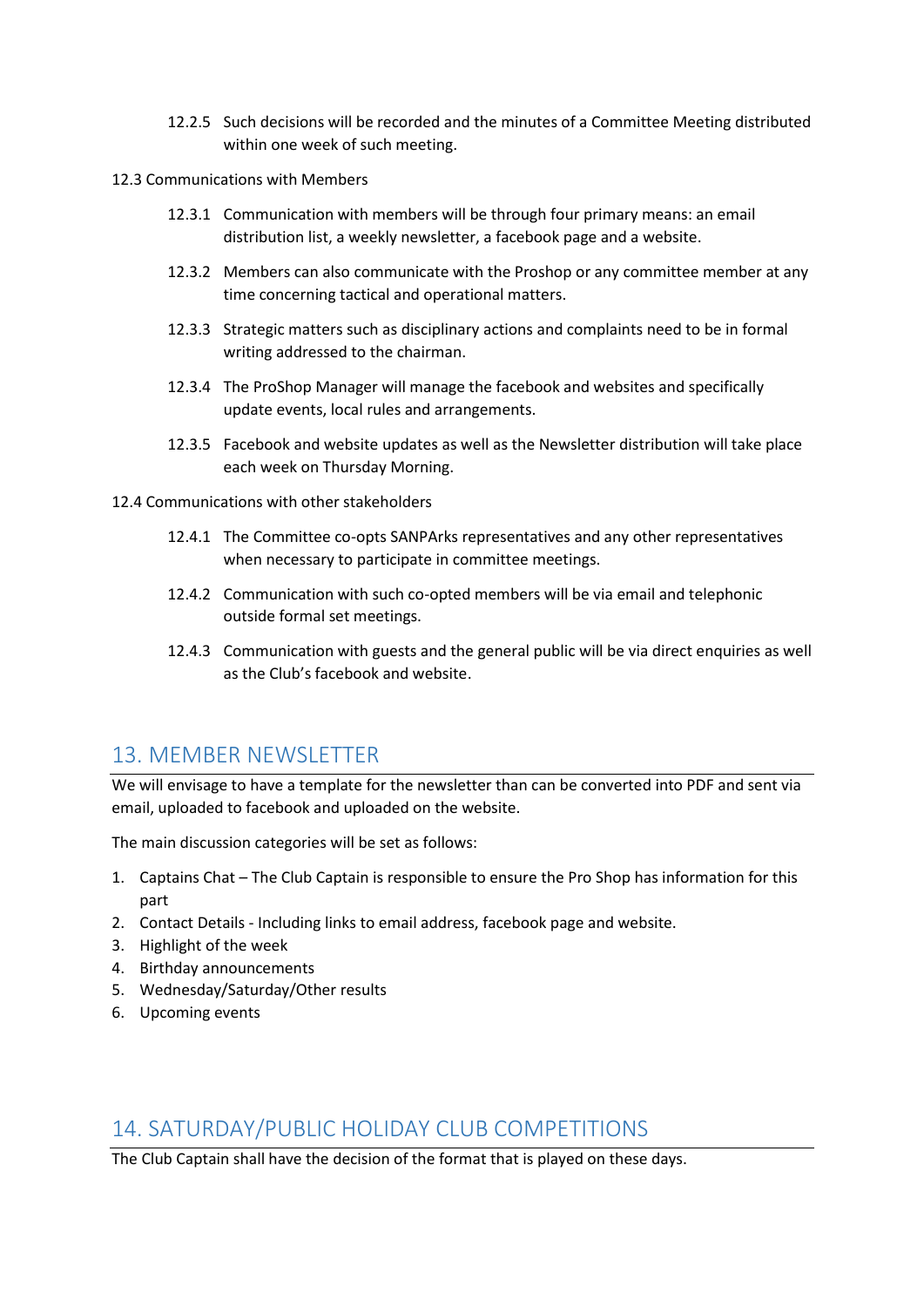- 14.1 This competition is played over 18 holes
- 14.2 If there are more than 4 players (5 and more, but less than 10), then prize giving will only entail  $1^{st}$ ,  $2^{nd}$ , 2-clubs and most golf.
- 14.3 If there are 10 to 20 players, then  $1^{st}$ ,  $2^{nd}$ ,  $3^{rd}$ , 2-clubs and most golf prizes will be awarded.
- 14.4 If there are 21 and more players, then  $1^{st}$ ,  $2^{nd}$ ,  $3^{rd}$ ,  $4^{th}$ , 2-clubs and most golf prizes will be awarded.
- 14.5 If you enter the competition you MUST play the competition holes first.
- 14.6 If you haven't paid your competition fees and/or your name is not on the list, you will be automatically disqualified.
- 14.7 Prize giving will be 15 mins after the last player finished his/her game, cut-off time for completing your round is 4.5 hours from start of play or 18h00 (whichever comes first).
- 14.8 Visiting golfers without an official handicap will be capped at 18 for men, 28 for ladies/juniors.
- 14.9 Scorecards must be completed in full before handed to the captain. Incomplete scorecards will be disqualified.
- 14.10 A player must have at least one other golfer (with a SAGA Handicap) playing with him/her to validate and approve his/her scorecard. The SAGA marker may also just accompany the player for scoring purposes.
- 14.11 In order to improve our players the committee decided that the captain will draw the scorecards on a Saturday and the draw remains final.
	- 14.11.1 Each player may request the club captain to pair him/her with ONE person to allow for the game to remain social and allow for cart sharing. The captain may allow this but he should draw the remaining 2 or 1 ball with the pair.

#### 15. WEDNESDAY COMPETIONS

- 15.1 This competition is played over 9 holes with the front and back nine rotating weekly.
- 15.2 If there are more than 4 players (5 and more, but less than 10), then prize giving will only entail  $1^{st}$ ,  $2^{nd}$ , 2-clubs and most golf.
- 15.3 If there are 10 to 20 players, then  $1^{st}$ ,  $2^{nd}$ ,  $3^{rd}$ , 2-clubs and most golf prizes will be awarded.
- 15.4 If there are 21 and more players, then  $1^{st}$ ,  $2^{nd}$ ,  $3^{rd}$ ,  $4^{th}$ , 2-clubs and most golf prizes will be awarded.
- 15.5 If you enter the competition you MUST play the competition holes first.
- 15.6 Entry to the competition closes at 16h15 and prize giving will be at 18h15. If you are not done by 18h00 then you will be automatically disqualified. After 3 disqualifications, the player will be dealt with in accordance with the code of conduct.
- 15.7 If you haven't paid your competition fees and/or your name is not on the list, you will be automatically disqualified.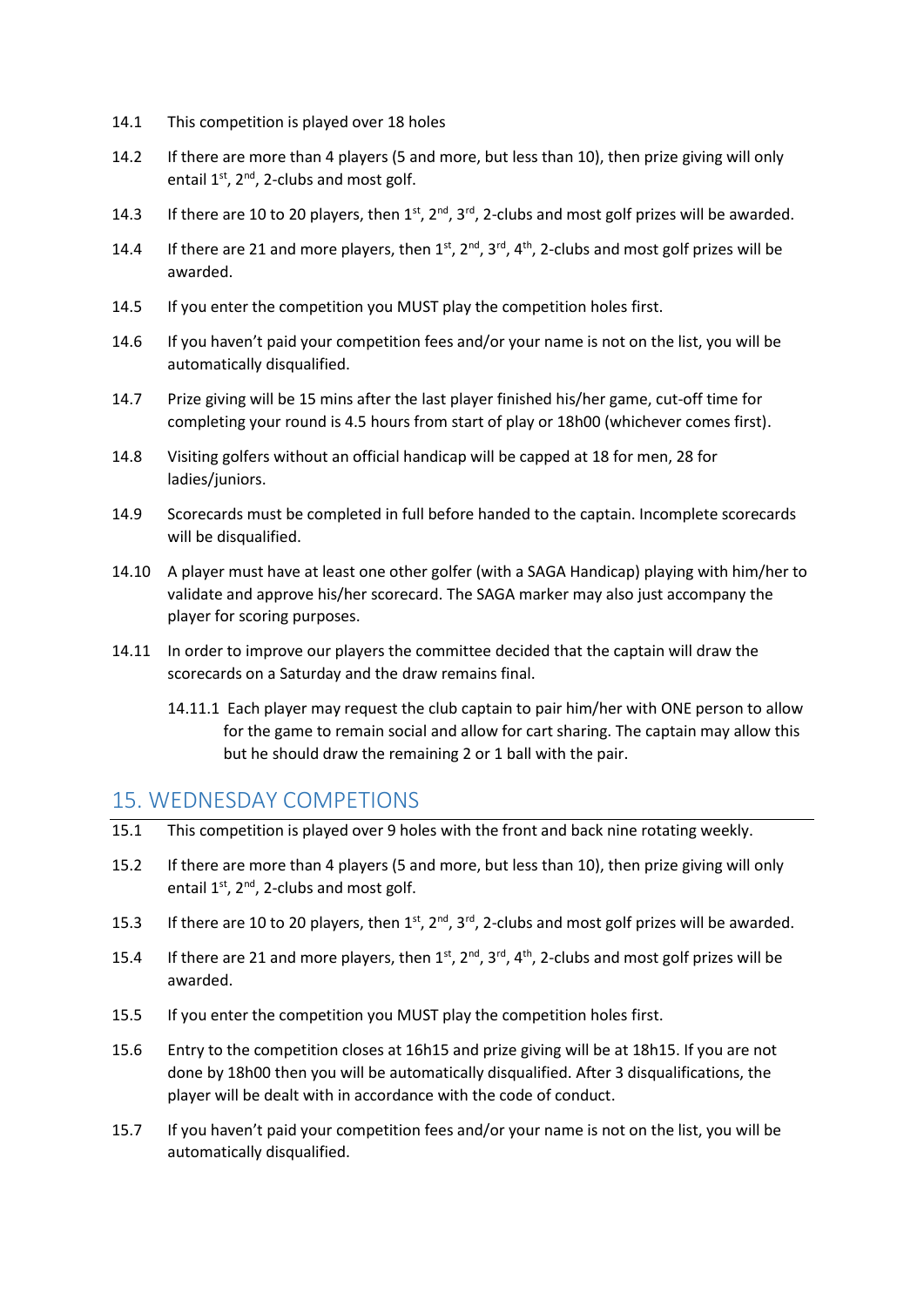- 15.8 Visiting golfers without an official handicap will be capped at 18 for men, 28 for ladies/juniors.
- 15.9 During winter it might not be possible to play 9 holes before dark, so the club captain must decide which 6-holes are played. Normal Wednesday rules still apply.
- 15.10 Scorecards must be completed in full before handed to the captain. Incomplete scorecards will be disqualified.
- 15.11 A player must have at least one other golfer (with a SAGA Handicap) playing with him/her to validate and approve his/her scorecard. The SAGA marker may also just accompany the player for scoring purposes.
- 15.12 Handicaps will be cut if you are in the prizes as stipulated in clause 5.2, 5.3 and 5.4 (this excludes 2-club and most golf prizes).
	- 15.12.1 A player will be cut 1 shot for each point scored over 18 points.
	- 15.12.2 The player will be cut for the next 6 weeks
	- 15.12.3 Should the player be in the prizes during his/her 6-week period, they will be cut again and the 6 weeks will restart.
	- 15.12.4 Should a player's official handicap be less than that of the calculated handicap, the player must play from his/her official handicap.

#### 16. DROL TRIANGUI AR

This completion competition is played every quarter between Skukuza Golf Club, Sabie River Bungalows and Kruger Park Lodge. It is played on a Wednesday afternoon over 9 holes with an Individual Stableford format. The best 8 points count towards a total score and the winner will be determined by the highest total of the 8 scores.

The winning captain receives the Club Trophy and the losing captain receives the drol trophy.

A braai is arranged after each game and a committee member is assigned the duty to ensure a sociable event and to escort the KPL and Bungalows players to Kruger Gate.

Normal Wednesday competition rules apply (clause 15).

### 17. NON-GOLFER ACCESS TO COURSE

Skukuza Residents will be allowed free access and do not have to follow these said rules (this includes their visitors, provide the visitors are accompanied by the resident)

Only under exceptional circumstances will be allow non-golfing visitors onto the course and if this does happen:

- 1. they have reported at the Pro Shop,
- 2. the Pro Shop gave the go ahead (based on the number of players on the field),
- 3. the non-golfer signed the indemnity form

Should the Pro Shop be closed, report at the bar and the above rules will still apply.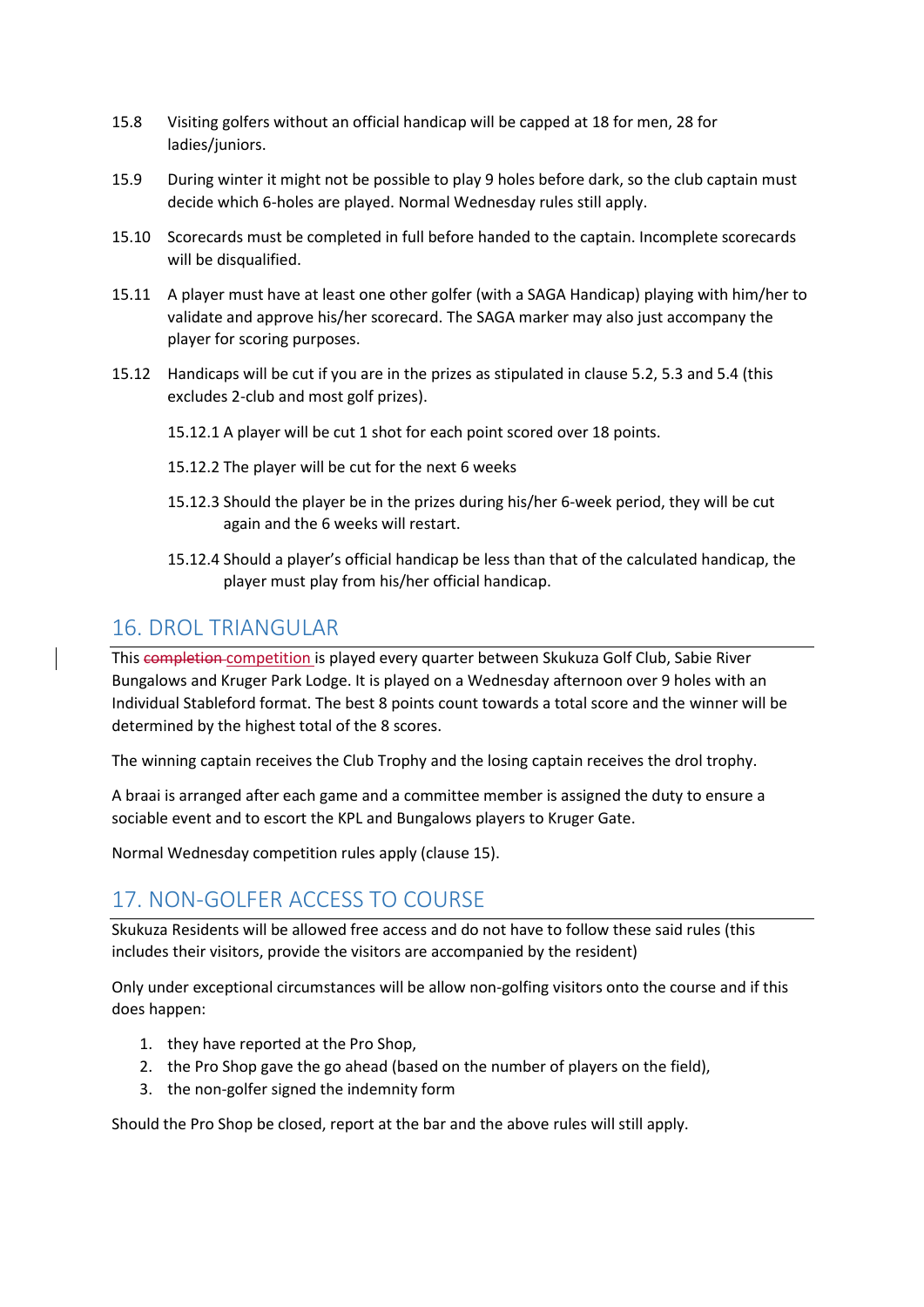## 18. LADIES BAR ACCESS

All Full and Social Members have right of access to the ladies' bar during any club operating hours. Should an event take place that requires the main bar to be closed for public access, then the ladies bar should be opened for members to access. It is requested by the committee that members behave and respect the event taking place, ultimately the event has right of way but cannot stop members from accessing the ladies bar.

## 19. EXTERNAL FUNDRAISING GOLF DAYS

The Club will allow a maximum of 5 fund raising golf days for any fundraising event that directly benefits people in Kruger National Park. So far we have Skukuza Primary (2 x events), Skukuza ECD (1 event), NG Skukuza Church (1 x event) and Honorary Rangers (1 x event).

The club will assist with any basic catering equipment needs and will act as the liaison between SANParks and the Fundraising Committee. The Club will also ensure that the course quality is of standard.

Any such event must allow a minimum of 8 members on the day at a rate of no less than R200 per player (excluding Dinner costs).

Normal rules and regulations stipulated in this document applies to all players at such an event.

## 20. CODE OF CONDUCT

20.1 Dress Code on the Golf Course:

20.1.1 The following are the dress regulations for all Mpumalanga Tournaments:

ON THE COURSE:

- All shirts must have a collar No T shirts or vest like tops will be allowed. Shirts must be tucked in. Branded polo collar shirts are permissible.
- Golf long trousers with socks.
- Jeans or the like are not permitted.
- Golf shorts with long hose or white short socks ankle high are permitted. No Bermuda/multi coloured shorts allowed.
- Golf shoes only
- Any jersey, windbreaker, golf cap/hat worn must be neat, tidy and clean.
- Golf bags/ carts must be in a presentable condition/state.

#### PRIZE GIVING FUNCTION:

1. Players should attend all competition prize giving functions. Requests to be excused must be submitted directly to the Club Captain on the day. For formal sponsor/club days, the dress is smart casual – shoes and socks must be worn.

#### 20.2 PUNISHABLE OFFENCES

| 20.2.1 |          | Verbal Warning (Valid for 6 months): |  |
|--------|----------|--------------------------------------|--|
|        | 20.2.1.1 | Throwing clubs/badly behaved         |  |
|        | 20.2.1.2 | Using foul, abusive language         |  |

20.2.1.3 Walking off the course without a valid reason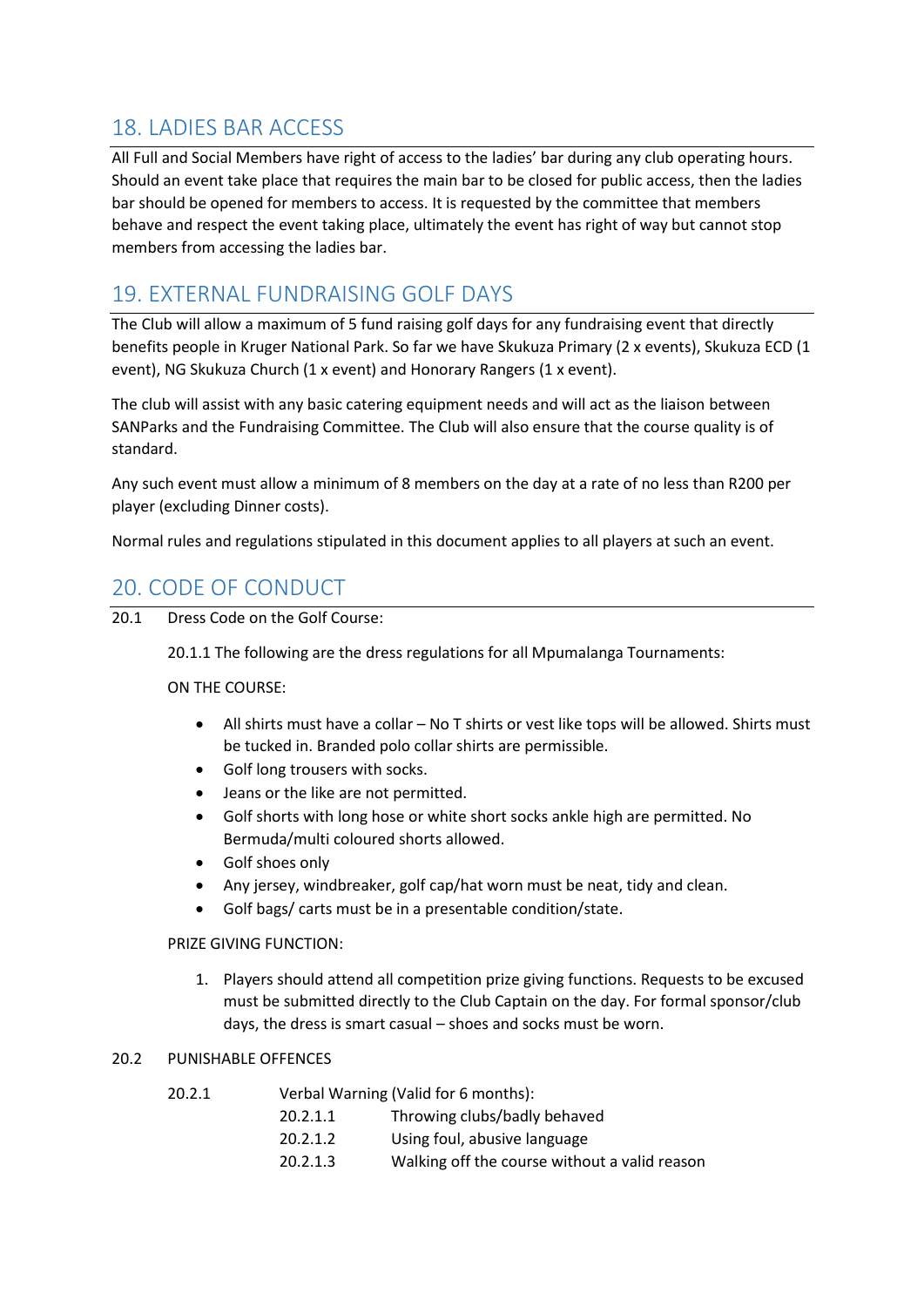- 20.2.1.4 Consuming liquor or taking drugs on the course. Here officials must be alert and strict. Controlled consumption will be tolerated, provided that individuals are well behaved. 20.2.1.5 Purposely damaging the course or greens.
- 

#### 20.2.2 First Written Warning (Valid for 12 months):

- 20.2.2.1 Failure to arrive at a tournament (including league)
- 20.2.2.2 Second offence Throwing clubs/badly behaved
- 20.2.2.3 Second offence Using foul, abusive language
- 20.2.2.4 Second offence Walking off the course without a valid reason
- 20.2.2.5 Second offence Consuming liquor or taking drugs on the course. Here officials must be alert and strict. Controlled consumption will be tolerated, provided that individuals are well behaved.
- 20.2.2.6 Second offence Purposely damaging the course or greens.
- 20.2.2.7 Blatant cheating (in any form)
- 20.2.3 Immediate 3-month suspension pending the outcome of a disciplinary hearing which is held no later than 6 weeks of the suspension date:
	- 20.2.3.1 A second/third offence of clause 20.2.2
	- 20.2.3.2 Racist remarks
	- 20.2.3.3 Threatening violence, fighting or brawling
	- 20.2.3.4 Conduct unbecoming of a player
	- 20.2.3.5 Bringing the game into disrepute.
- 20.2.4 One-year immediate suspension pending the outcome of a disciplinary hearing which is held no later than 12 weeks of the suspension date:
	- 20.2.4.1 A third offence of clause 20.2.1
	- 20.2.4.2 A serious breach of the Rules of Golf and/or unbecoming conduct.
	- 20.2.4.3 Player manipulating his handicap.

#### 20.3 Disciplinary Procedure

- 20.3.1 A player summoned to appear at a Disciplinary Hearing must receive details of what he is charged with in writing – the charge must be in detail and must be delivered by hand or e-mail at least 72 hours before the hearing and no later than 7 days after the outcome of clause 20.6.6 and 20.6.7.
- 20.3.2 The player has the right to appeal against the outcome and must do so within 7 days of the hearing to a quorum of members as stipulated in clause 35 of the Constitution (2016). Any player whose appeal fails then has the right to appeal to the President of the Lowveld Golf Association whose decision shall be final.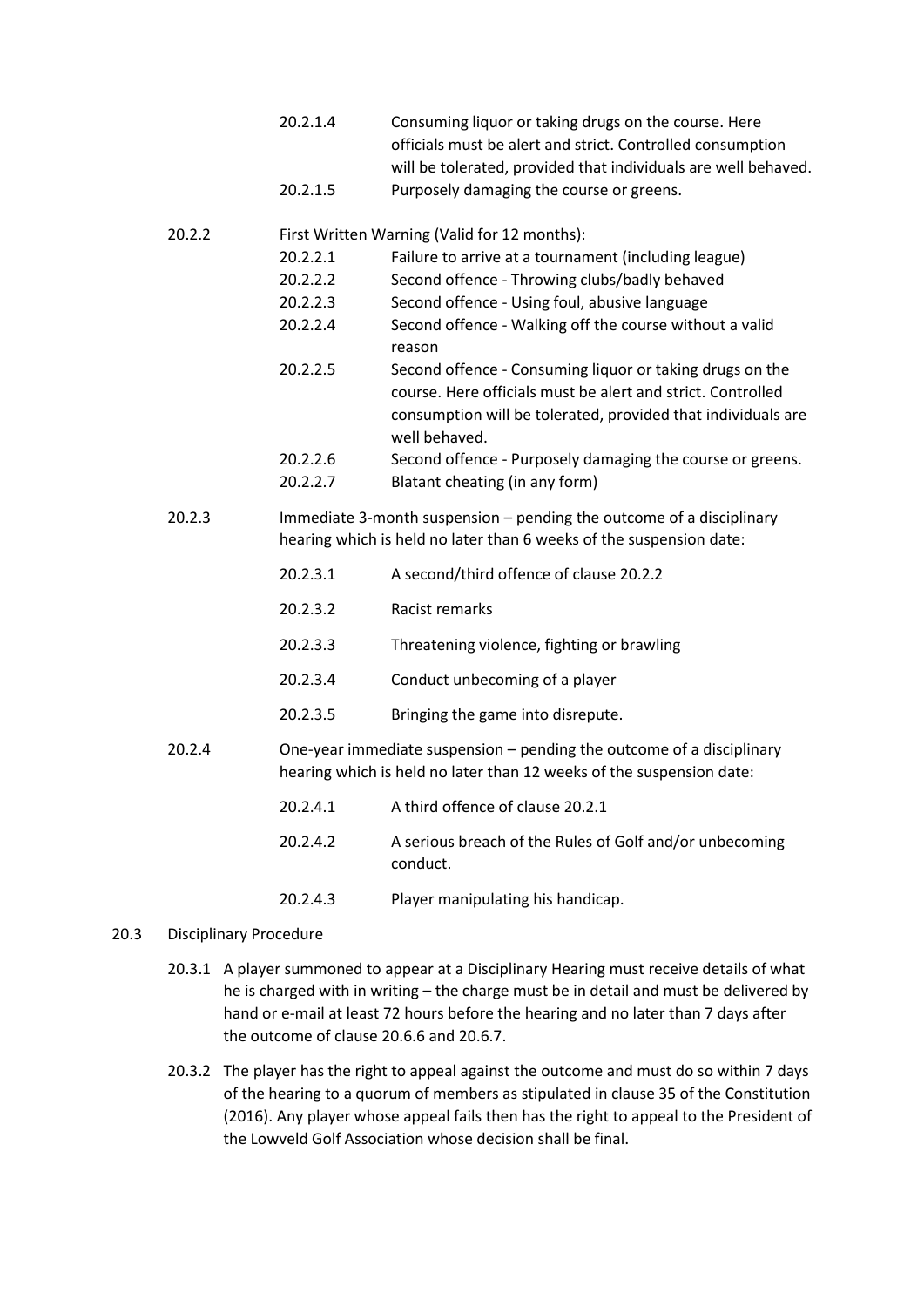- 20.3.3 The player may opt to appeal directly to the President of the Lowveld Golf Association and the decision made by the President shall be deemed as final.
- 20.3.3 The player has the right to be represented by a competent person and may produce witnesses on his behalf at the hearing.
- 20.4 General
	- 20.4.1 Any offence or breach of the Rules not covered by the above shall be dealt with by the Committee.
	- 20.4.2 If a player violates the condition of his suspension he will then serve out the original sentence and an additional ONE YEAR – subject to a disciplinary hearing.
	- 20.4.3 All the above suspensions are a guideline for MGU clubs the Executive Committee shall be empowered to decide on the final period of suspension.
	- 20.4.4 Any club official breaching any of the above will be charged under 20.2.2
	- 20.4.5 Clubs must adopt the MGU Code and outcome of guilty players/officials must be consistent.
	- 20.4.6 During the timeframe of an appeal and the final outcome of the case the accused may not play any golf at all.
- 20.5 A person can only be summoned for breach of the code of conduct if the following procedures are followed:
	- 20.5.1 A formal letter of complaint is submitted to the Chairman and/or Vice Chairman of the club, by no later than 7 days of the initial breach of the code of conduct.
	- 20.5.2 Such a letter must include the particulars of the complainant.
	- 20.5.3 The Chairman and/or Vice-Chairman will investigate the matter inform the accused of the breach within 48 hours of receiving the complaint.
	- 20.5.4 The Accused will have a chance to formally submit his/her statement with regards to the incident.
	- 20.5.5 Both the letter of complaint and the accused statement will be submitted to the Committee during a Special Committee Meeting.
	- 20.5.6 At the meeting, a decision will be made based on the facts and should a breach of clause 20.2 have been made, the necessary steps will be taken by the Chairman.
	- 20.5.7 Parties to the complaint will be procedurally informed of the outcome of the Special Committee Meeting. Should a disciplinary hearing be sanctioned, then clause 20.4 must be followed.
- 20.6 The Golf Course is SANParks property and carries a Right of Admission. The Club Constitution and Protocols include responding to guests that place the Club's responsibilities at risk based on SANPark's General Code of Conduct. It is the responsibility of the committee to uphold the golfing experience for members and guests and as such the committee will not hesitate to implement disciplinary SANParks procedures to guests and members alike if and when needed.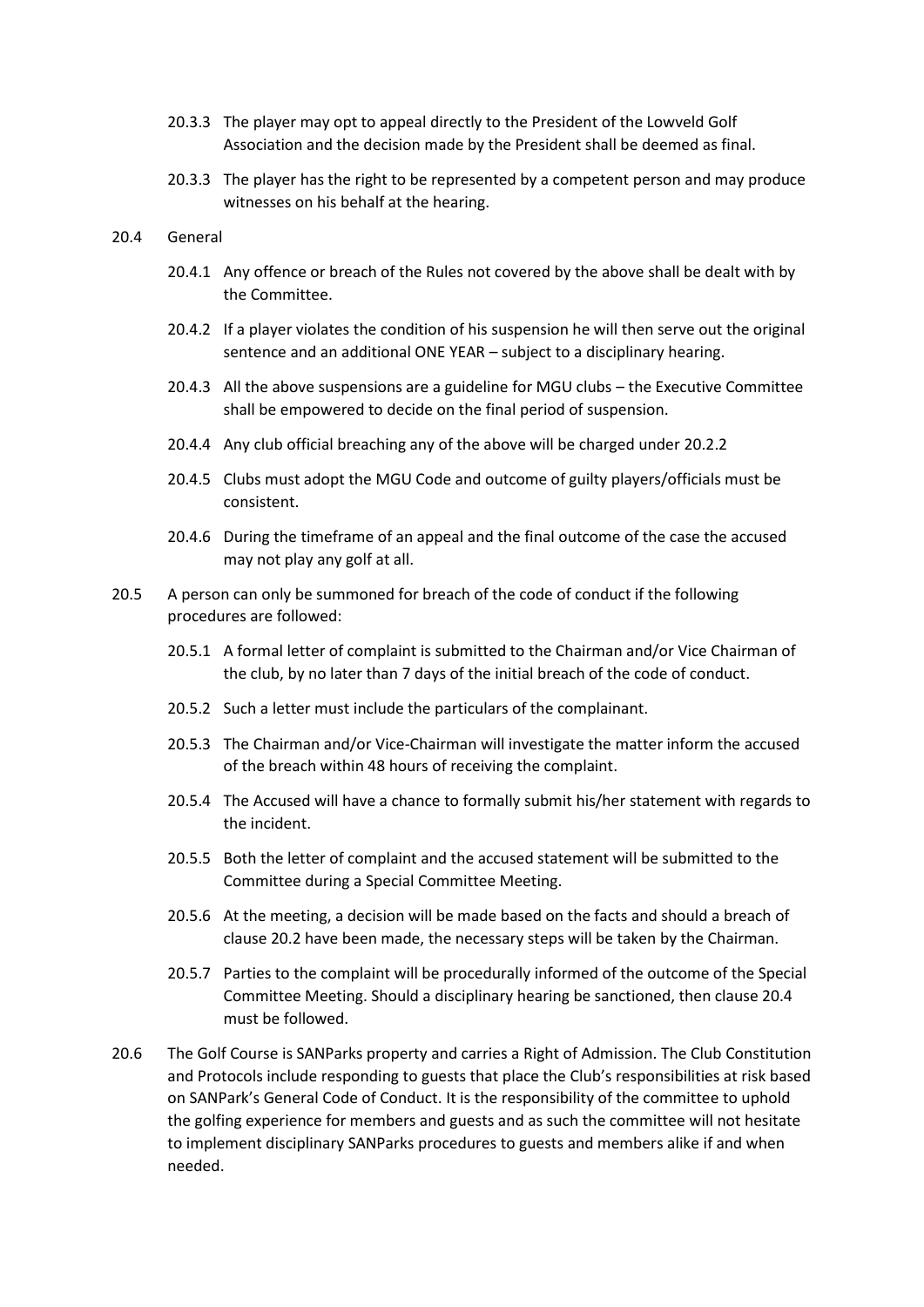#### 21. LOCAL RULES AND REGULATIONS

This section applies to all and any competition unless it is otherwise stipulated in this protocol.

#### 21.1 SPONSORS

- 21.1.1 Each competition has its own sponsor that is responsible for a sponsor fee and prizes for 1st to 5th place, longest drive and 2 x nearest to pins. More prizes and Most Golf prize is optional.
- 21.1.2 Sponsors will be given the following privileges and such is included in the sponsor fee (per field sponsored and the fee will be revised annually):
	- 21.1.2.1 Full marketing anywhere on the course (including the clubhouse) from the tee-off time until finish of the sponsored field. (e.g. 06h30 to 12h00 and 12h00 to 17h30, plus marketing at prize giving of the particular sponsored day)
	- 21.1.2.2 Optional use of No 5. Halfway house
	- 21.1.2.3 One complimentary 4-ball entry with 2 golf carts
	- 21.1.2.4 NO alcohol may be sold on the course or in the clubhouse

#### 21.2 HANDICAPS

- 21.2.1 The Club's norm is to use a players' official SAGA or any other Golf Association approved handicapping system result as the handicap you compete from.
- 21.2.2 Should you not have an official handicap, the following will be applicable:
	- 21.2.2.1 Men/Senior/Veterans maximum 18
	- 21.2.2.2 Ladies maximum 28
	- 21.2.2.3 Junior (younger than 16 years) maximum 28

#### 21.3 SCORECARDS

- 21.3.1 Scorecards must be completed in full before handed to the captain. Incomplete scorecards will be disqualified.
- 21.3.2 A player must have at least one other golfer (with a SAGA Handicap) playing with him/her to validate and approve his/her scorecard.
- 21.3.3 If a player opts to play socially on his/her own, then the score must be entered into the SAGA handicap system provided that the committee approves the scorecard.
- 21.3.4 Player will from now on be required to enter their names on an entry list each day to confirm their payment as well as "open" a round for a score to be entered.
- 21.4 JUNIORS Competition rules may override this rule if it is clearly stipulated.
	- 21.4.1 Male/Female juniors must use the Lady tee-box until (but excluding) the age of 16 years, thereafter male juniors must play from the senior tee-boxes.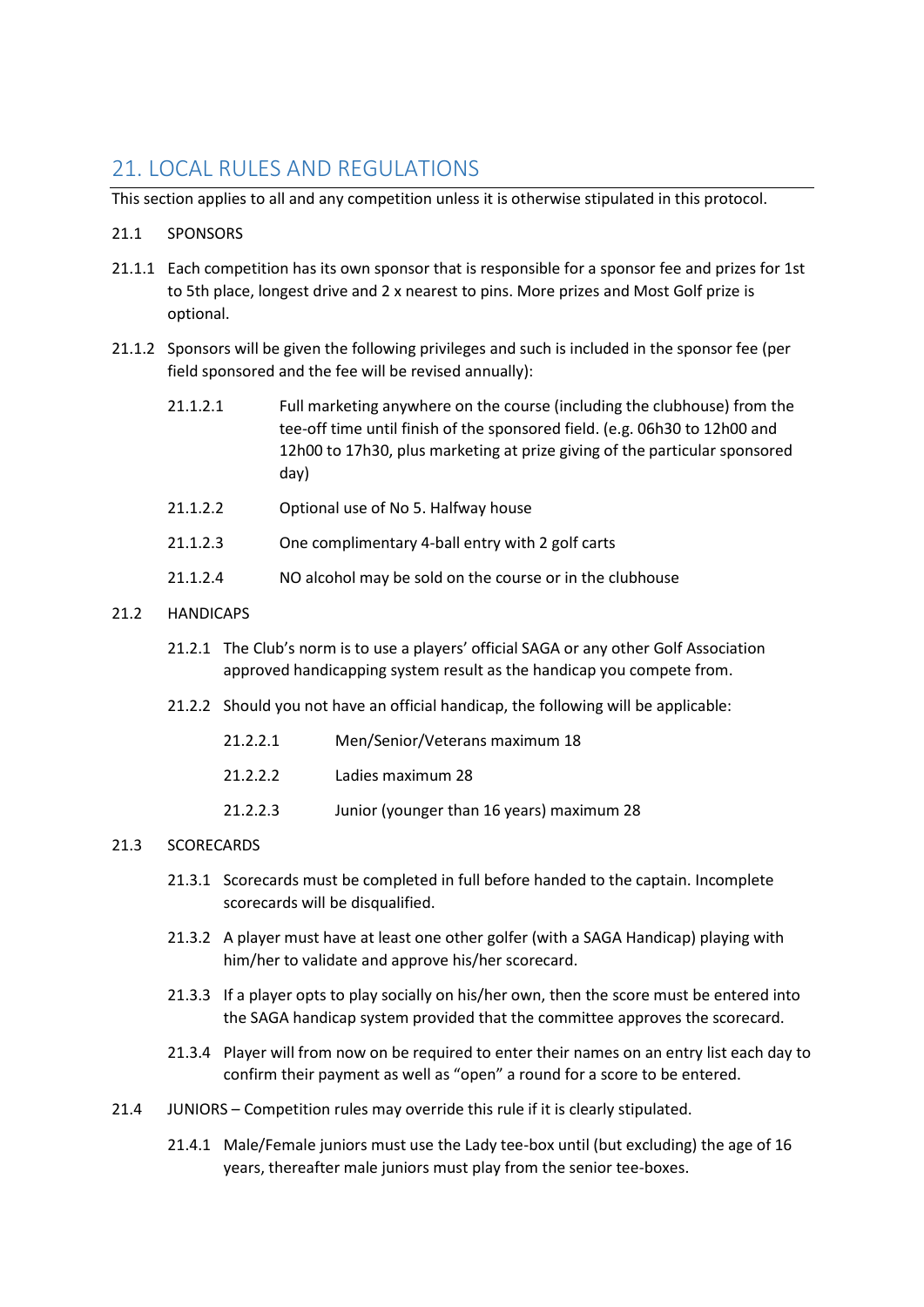- 21.4.2 A male junior may opt to play from the senior tee-boxes but he can still only compete in the junior competition.
- 21.5 VETERANS Competition rules may override this rule if it is clearly stipulated.
	- 21.5.1 Skukuza Golf Club does not have any Veteran tee-boxes and therefor all men must play from the Senior tee-boxes.
- 21.6 LOCAL RULES
	- 21.6.1 Due to the quality of our drop zones, we allow for a drop and place local rule; note that you may NOT put the ball on a tee
	- 21.6.2 Any local rules displayed on the notice is in full force and deemed as accepted
- 21.7 USE OF PRIVATE GOLF CARTS
	- 21.7.1 Members Are not required to pay a Private Golf Cart fee
	- 21.7.2 Visiting players Are required to pay a Private Golf Cart fee, such fee can be confirmed by the Pro Shop.
	- 21.7.3 SANParks's Golf Cart Regulations apply to all Private owned golf carts.

The regulations were accepted in principle and those people who wish to use golf carts should make a formal application in writing to the Managing Executive and permission will be granted subject to the conditions below:

According to a decision take by the Kruger National Park Executive Committee on the 27<sup>th</sup> July 2007, approval has been given in principle for the use of a Golf cart within the Skukuza staff village in accordance with your submission to the KNP EXCO dated 16<sup>th</sup> July 2007.

This approval is hereby granted under the following conditions:

- 1. The golf cart is used entirely at own risk.
- 2. SANParks management reserves the right to withdraw this approval at any time and at their discretion.
- 3. The driver has to comply with standard traffic rules of the road.
- 4. That the golf cart in question has the following safety accessories in good working order:
	- a. Breaking system
	- b. Hooter
	- c. Review mirror
	- d. Indicators
	- e. Lights
- 5. Passengers must remain seated while the cart is in motion.
- 6. That the driver of the cart is licensed according to SA Traffic Legislation (Code B).
- 7. That the cart is loaded according to the loading capacity limitations of the particular cart.
- 8. That the cart is used during daylight hours within the Skukuza staff village and Golf Course areas only.
- 9. That the cart is marked clearly and visibly with your Skukuza house number.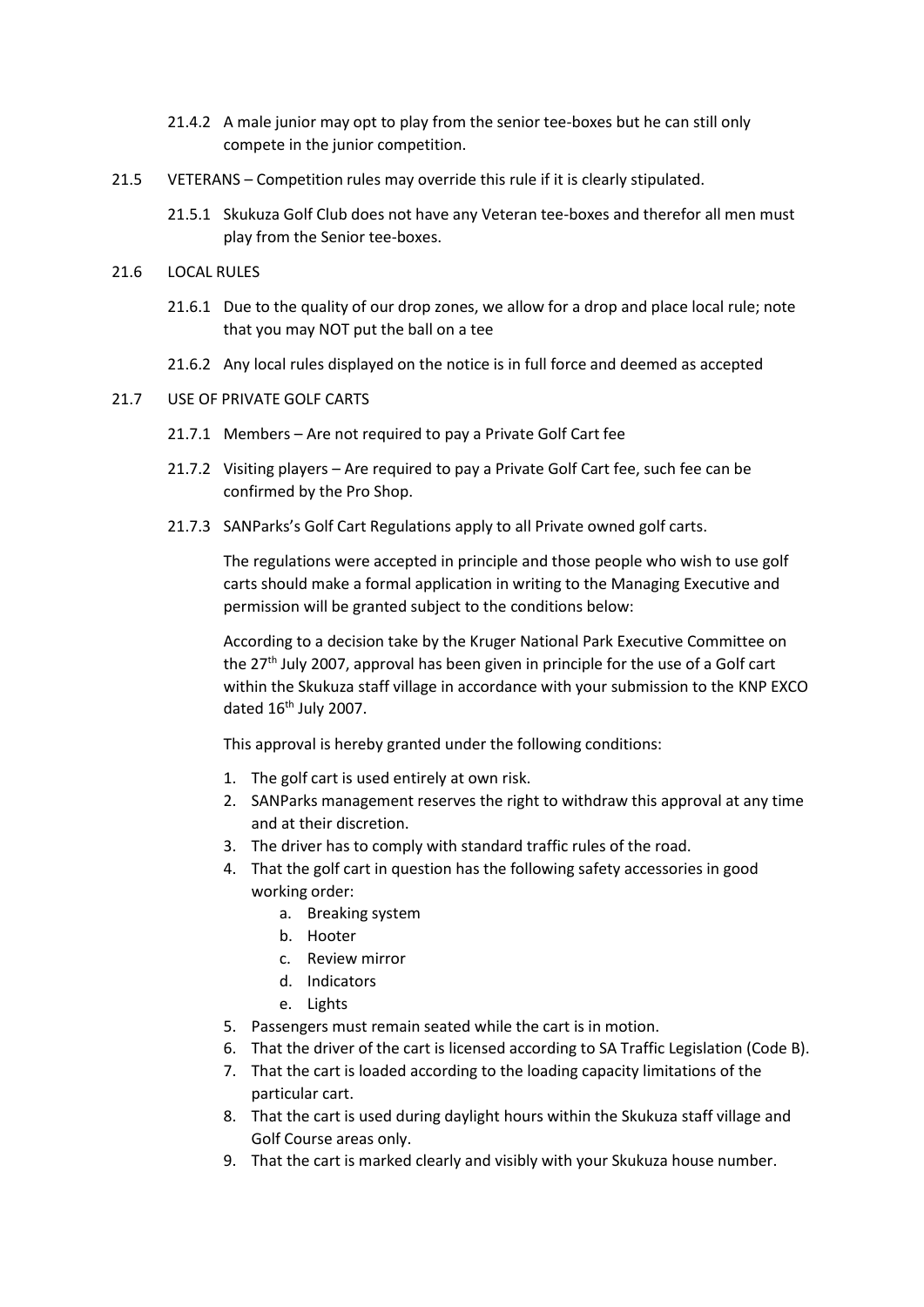- 10. That the cart is used on a trial basis for a period of 12months, as of this date,  $21^{st}$ August 2007, whereupon the use of such cart will be reviewed.
- 11. This approval is restricted to this particular application and is not transferable. Any further applications by KNP based personnel, for the use of golf carts with the KNP, are required to be submitted to the Managing Executive, KNP for approval prior to any implementation thereof.
- 21.8 Local Course Rules additional
	- 21.8.1 Placing One Club length on all fairways, not nearer the hole.
	- 21.8.2 Out of bounds:

21.8.2.1 The road surface and over the road to the right of no 7,16,8 and 17;

21.8.2.2 Right of number 1, 10, 2, 11, 3, 12, 4 and 13; and

21.8.2.3 Créche and flowerbeds next to fence around the crèche.

- 21.8.3 Water Hazard (Yellow stakes): 1, 10, 2, 11, 5, 14, 9 and 18
- 21.8.4 Lateral Water Hazard (Red stakes): 1, 10, 3, 12, 4, 13, 8 and 17
- 21.8.5 GUR All bare ground on fairways. Relief without penalty, nearest point, not nearer the hole and straight backwards.
- 21.8.6 Roads Drop without penalty not nearer the hole
- 21.8.7 Burrowing animals Rough/Fairway drop without penalty from holes made by burrowing animals and termites, NOT HOOF MARKS. Burrowing animals include warthogs, moles and termites.
- 21.8.8 Hoof marks on the green Hoof marks and/or other damage caused by wild animals on the greens may be repaired, or the ball may be moved with the approval of the marker.
- 21.8.9 Immovable obstructions Braai area, clubhouse and paved area around the old and new club house, wooden pole fence around the golf clubhouse area, tee markers, benches, sprinkler heads, manholes, the paved ditch across no 3&12 fairway and the wire around Piet's puddle (no 5) are considered immovable obstructions. Relief according to Rule 24-2, without penalty, of 1 club length not nearer the hole.

#### 22. "JAKKALS" TROPHY

This competition was instated in memory of Jacques van der Sandt.

The competition is played on the first Wednesday of December over 9 holes. The normal Wednesday rules apply and the winner of the day is awarded the "Jakkals" trophy.

Any and all players playing on this day is eligible to win this trophy.

### 23. PRACTISING ON THE COURSE

Any member may practice on the course by following these simple rules: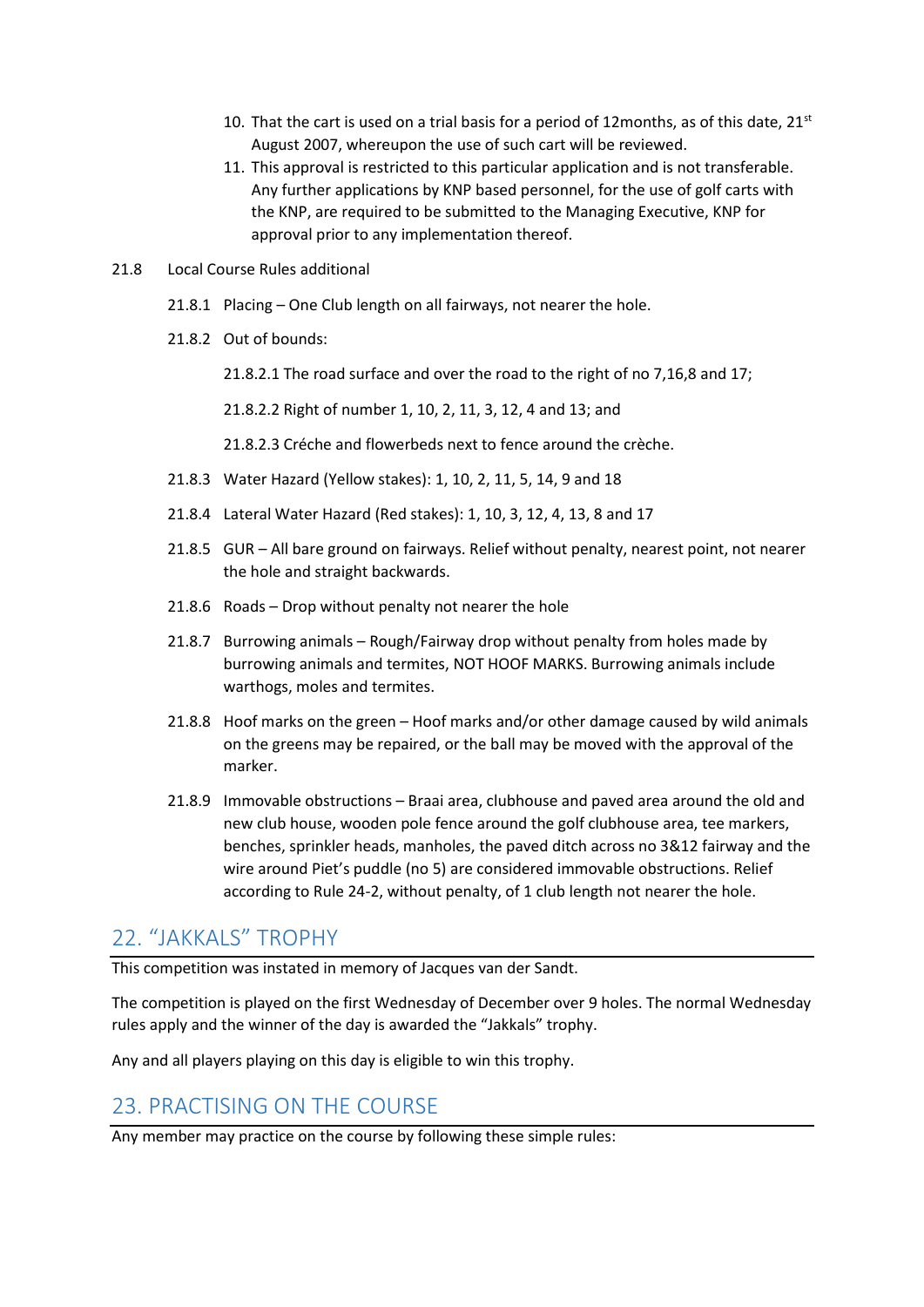- 23.1 Only full members may practice in the course; visitors or social members must be accompanied by a full member.
- 23.2 Chipping (maximum 30 meter from the green) may only be done on hole number 4 and 7.
- 23.3 Driving and iron shots may be practiced on no 14, next to the lady's tee box.
- 23.4 Repair all divots and pitch marks
- 23.5 Golfers have right of way
- 23.6 Persons who practice must use their own golf balls.
- 23.7 Under no circumstances will any person be allowed to play holes without paying for at least 9 holes and no person may play to a green from more than 30 meters of the hole.
- 23.8 Golf attire must be worn at all times.
- 23.9 Member intending to practice should notify the Pro Shop, and if they are not available, notify any of the committee members.

#### 24. LEAGUE PROTOCOL

24.1 Purpose and scope

The purpose of this document is to provide a framework for the management of the League Team.

24.2 Rules & Regulations as per Lowveld Golf Association.

Skukuza Golf Club is bound by the Constitution of the Lowveld Golf Association and therefor all acts must be followed in accordance to this Constitution. The rules apply specifically for the 2016/2017 League season as set out by the Lowveld League Convener and such rules change on a yearly basis. Consult the LGA for the latest version of the League Rules.

#### 24.3 Minimum Selection Criteria for Skukuza

The mission of the league captain is to choose the best possible team available at the time. Therefore, the following are mere guidelines to how he should select his team:

1) The league captain was nominated and selected based on his abilities to lead the team, the final decision remains with him.

2) Men registered with SAGA as a member of Skukuza Golf Club.

- 3) Must be available on the drawn fixtures list.
- 4) Must play at least one round of 18 holes per month.

5) A member whose handicap is 18 and below would get preference, we do not want to penalize the team and the individual on game day with the maximum handicap at 18.

6) One wild card player will be chosen to provide opportunity for other players to gain experience.